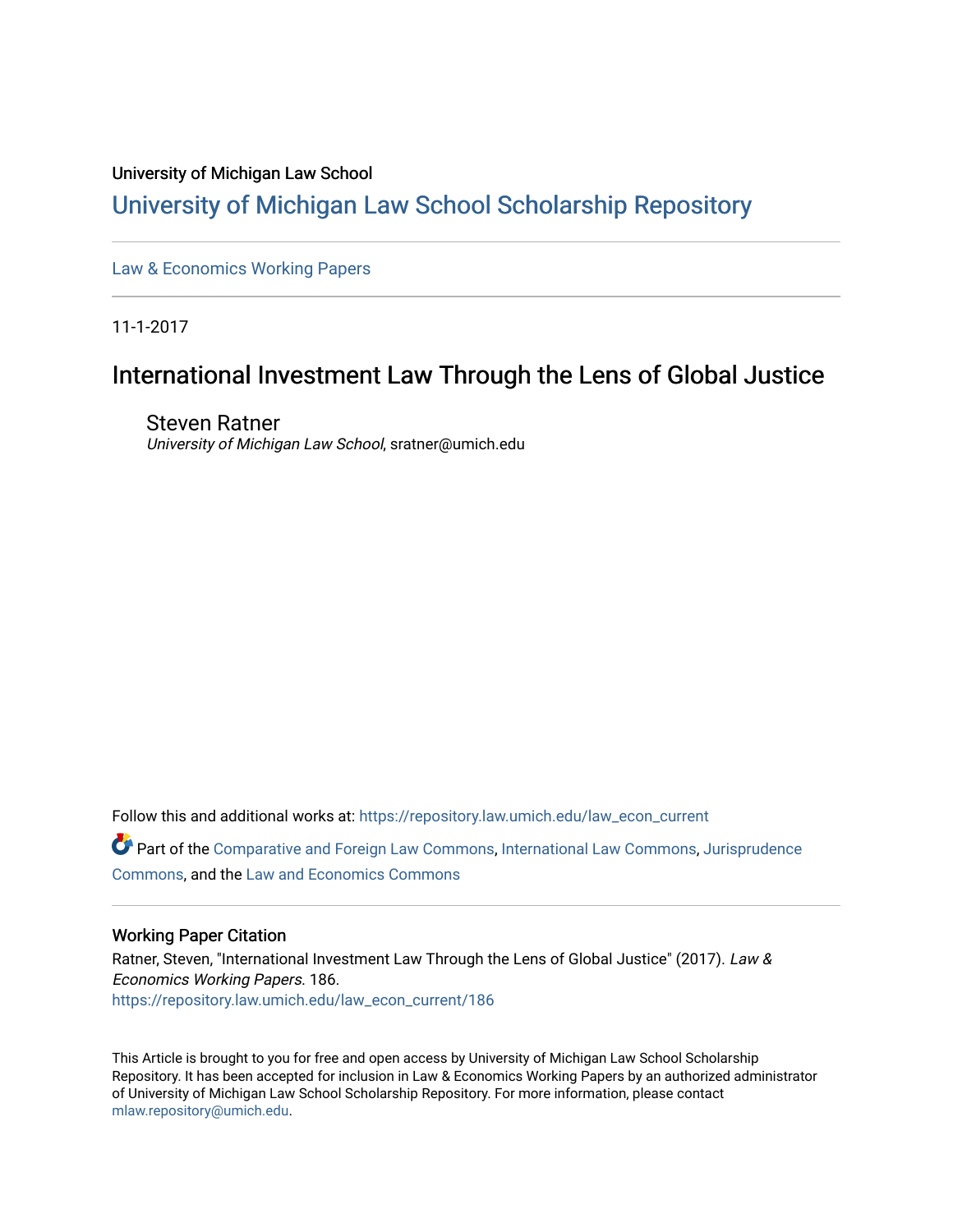# **IMCHIGAN LAW**

# LAW AND ECONOMICS RESEARCH PAPER SERIES

PAPER NO. 18-011 NOVEMBER 2017

# **INTERNATIONAL INVESTMENT LAW THROUGH THE LENS OF GLOBAL JUSTICE**

*STEVEN R. RATNER*

*JOURNAL OF INTERNATIONAL ECONOMIC LAW, VOL. 20, PP. 747-775 (2017)* 

THE SOCIAL SCIENCE RESEARCH NETWORK ELECTRONIC PAPER COLLECTION: HTTPS://SSRN.COM/ABSTRACT=3149952

FOR MORE INFORMATION ABOUT THE PROGRAM IN LAW AND ECONOMICS VISIT: HTTP://WWW.LAW.UMICH.EDU/CENTERSANDPROGRAMS/LAWANDECONOMICS/PAGES/DEFAULT.ASPX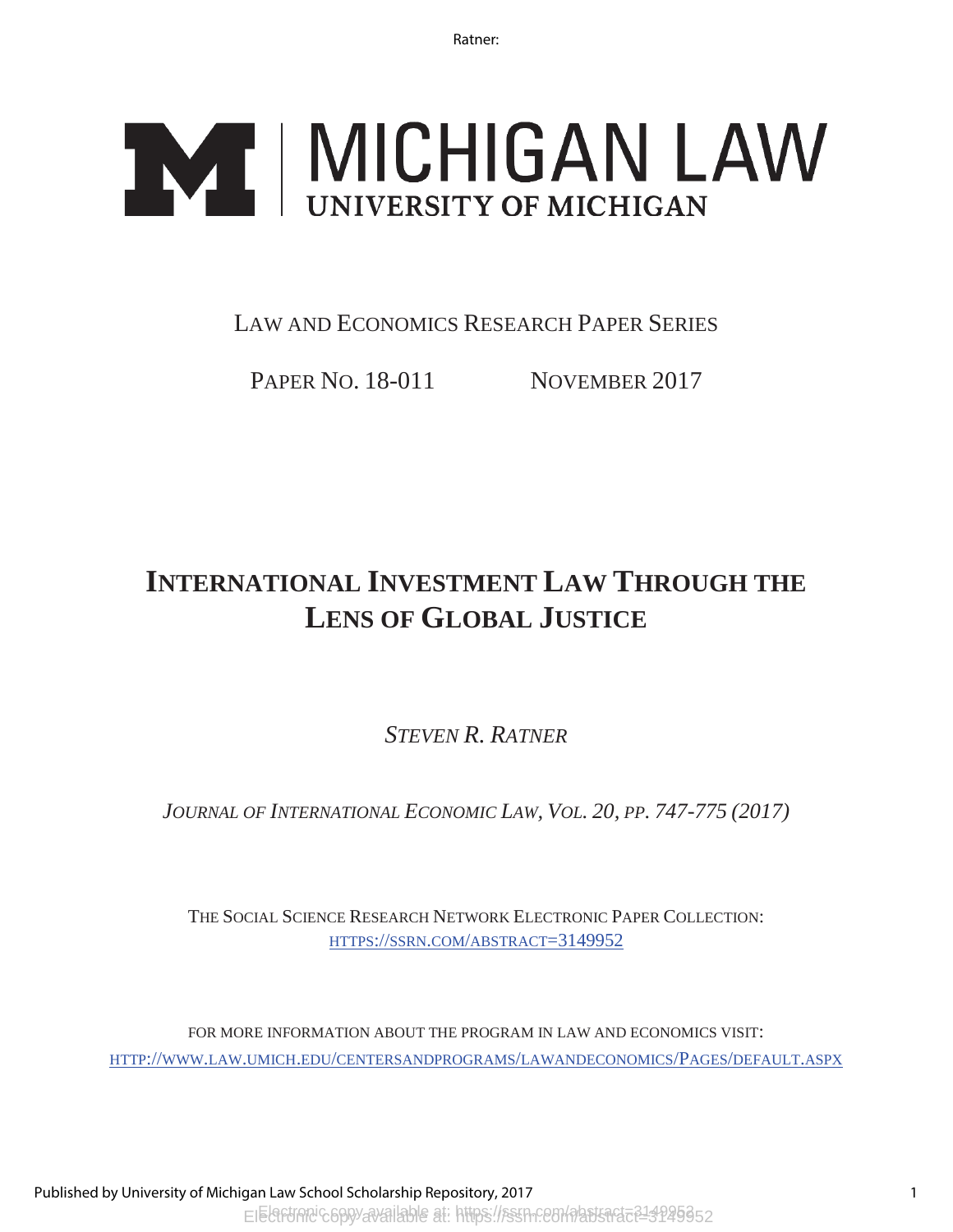Journal of International Economic Law, 2017, 20, 747–775 doi: 10.1093/jiel/jgx038 Article

**OXFORD** 

# International Investment Law through the Lens of Global Justice

Steven R. Ratner\*

## ABSTRACT

The last decade has witnessed a series of criticisms from states, NGOs, and scholars of international investment law's rules and procedures. Running in parallel, and for a longer period, political philosophers have developed theories about what would constitute a just international economic order. Yet international law and philosophy have not directly engaged with one another regarding the justice of international investment law. This article attempts to breach that gap by analyzing the key critiques of investment law from the perspective of theories of global justice. Philosophical approaches are useful for appraising investment law because they offer a rigorous framework for thinking carefully about where investment law should be going; because rules that align with our sense of justice are more likely to be respected; and because these inquiries force lawyers to be more honest about the moral assumptions they already make in defending or attacking international investment law. Two of the main critiques of investment law—a systemic critique and a policy-space critique—are analyzed from the perspective of distributive justice. A third, institutional, critique is examined from perspectives within legal philosophy concerning procedural justice and the rule of law. The piece concludes with a series of suggestions for integrating the legal and philosophical discussions regarding investment law.

The saga of international investment law (IIL) for the last century has centered on a set of competing claims by states hosting foreign investment, on the one hand, and foreign investors and their home states, on the other, over the control of the generation of global wealth, along with associated debates over global values such as human rights and environmental protection. Lawyers and legal scholars have focussed on the prescription, interpretation, and enforcement of those norms by states and tribunals, some settling for thick doctrinal analysis and others moving into normative evaluation and criticism of existing law. Much of the latter project has centered on the (il)legitimacy of IIL, with critiques directed at the norms and at the processes of making, interpreting, and enforcing them.

On another disciplinary stage, philosophers have for many decades looked critically at the international economic order. Political and moral philosophers working

Downloaded from https://academic.oup.com/jiel/article-abstract/20/4/747/4916034 by guest on 05 March 2018

747

-

<sup>\*</sup> Bruno Simma Collegiate Professor of Law, University of Michigan Law School (sratner@umich.edu). I appreciate comments from Jeffrey Dunoff, Toni Erskine, Julian Mortenson, Carmen Pavel, Sergio Puig, and the participants in the Canberra-based International Ethics Research Group. Luke Salisbury provided excellent research assistance.

V<sup>C</sup> The Author(s) 2018. Published by Oxford University Press. All rights reserved.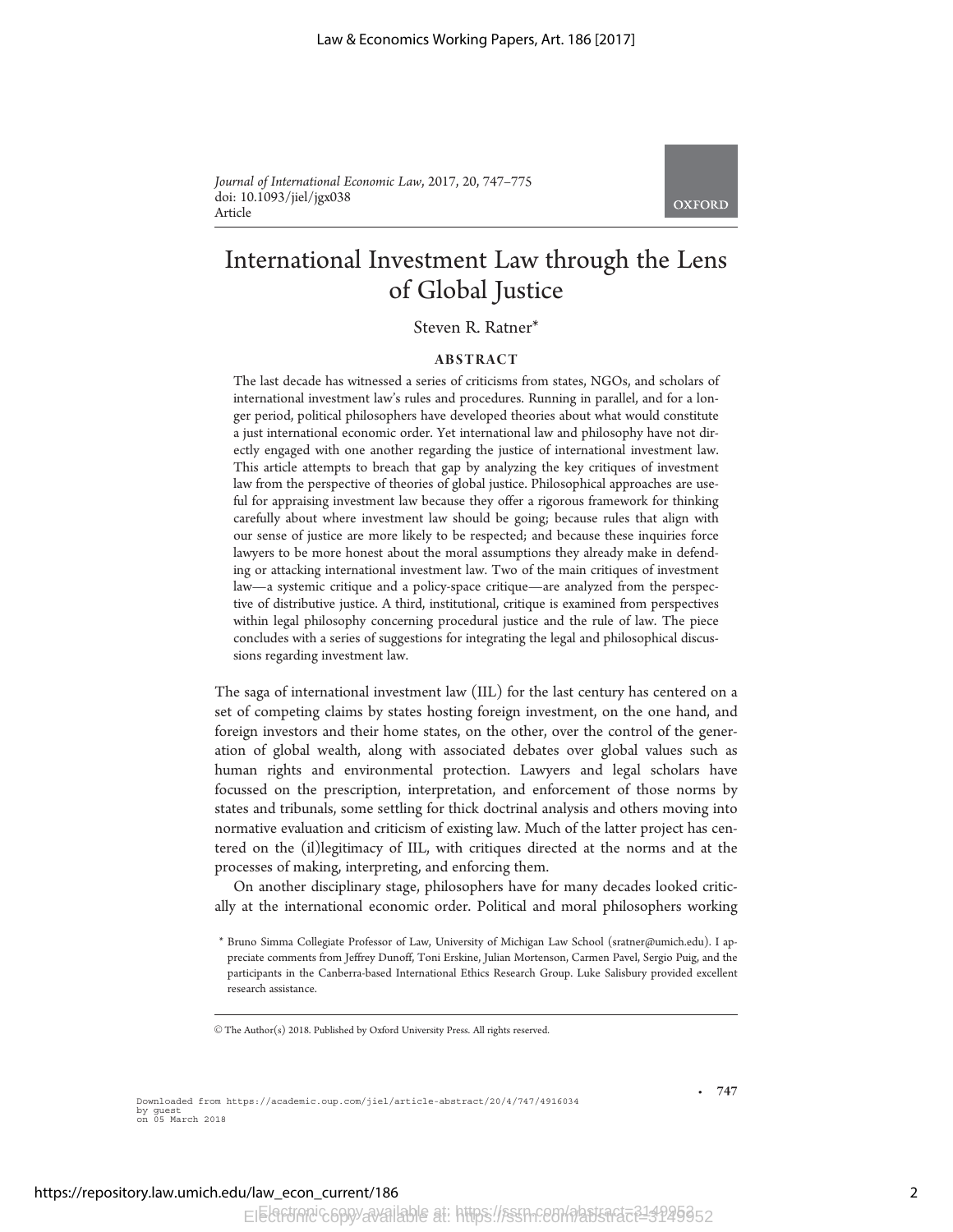on global justice have asked whether that order, and in particular the vast disparities in wealth between and within countries and the persistence of terrible poverty, is just in terms of its allocation of benefits and burdens, and rights and duties, among the various stakeholders of the planet. Their answers have been varied, nuanced, and often carefully argued and compelling. Some focus on responsibilities of individuals, others on those of institutions; some suggest leaving economic justice mostly to states, while others see a need for global assistance or reallocation directly to those most in need.

But for the most part, international law and political and moral philosophy do not really engage with each other. While they share some common vocabulary—words like 'justice', 'community', and 'duties'—more often than not those terms are faux amis that mean different things to each group of scholars. The causes of the lack of interchange are numerous, from legitimate methodological differences to rejection by each of the relevance of the other's work.<sup>1</sup> This is most unfortunate, because, despite obvious differences in methodologies and some goals between and within the two fields, both international law and philosophy share, at a general level, an agenda of—or at least an interest in—a more just world order. The result is a fractured approach to global justice, economic and otherwise, where the lawyer's insights (both conceptual and technical) into how institutions and rules work in practice are not integrated with the philosopher's critical skills and lengthy tradition of rigorous debates over questions of justice. This disconnect is particularly apparent concerning international investment, where, with a handful of exceptions, lawyers have not engaged with philosophical debates and philosophers seem to have neglected any serious study of IIL.

Why should the community of international investment lawyers and scholars care about philosophical conceptions and debates about global justice? Three reasons should, I hope, make the case.

First, philosophy provides a set of analytical tools to get to core questions about the distribution of wealth that underlie the structure and rules of IIL. Political and moral philosophy provide a foundationally grounded way of thinking about who should bear the benefits and burdens of transnational economic interactions, whether trade, investment, or immigration. International lawyers can gain from philosophy a carefully derived set of ideas for evaluating existing law, promoting changes in it, and developing institutions to implement it. Foundational work can open up space for lawyers to think outside the box, to channel discussions, and propose new legal norms or institutions for a contemporary problem. Although the nature of legal rules—the need to make them capable of comprehension and administration by their targets—means that they will never reflect all the morally significant differences that philosophers identify, the lawyer can still benefit from understanding those differences. For example, the philosophical discourse on duties to persons beyond our borders can encourage creative thinking about the proper balance of rights and duties by host states, home states, and foreign investors in international law. Moral considerations about the respective roles of governments and corporations in

<sup>1</sup> See Steven R. Ratner, 'Ethics and International Law: Integrating the Global Justice Project(s)', 5 International Theory 1 (2013).

Downloaded from https://academic.oup.com/jiel/article-abstract/20/4/747/4916034 by guest on 05 March 2018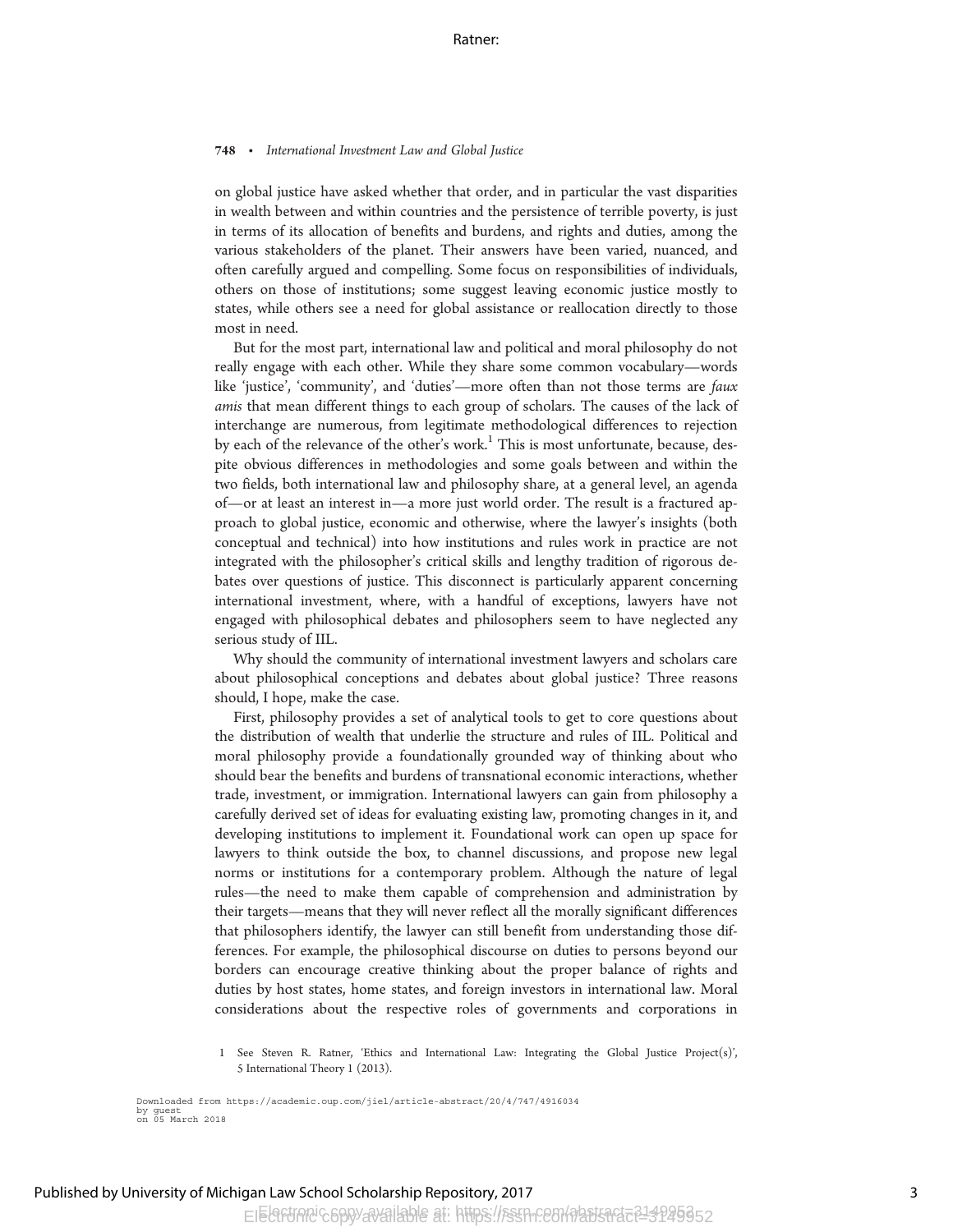protecting the human rights of people in host states can inform one's understanding of fair and equitable treatment.

Second, for IIL lawyers who see international law as playing a role in constructing a just world order, inquiry into the justice of existing rules can give international actors—from leaders of host and home states to foreign investors to civil society groups—good reasons to respect the rules, or good reasons to change or supplement them. If rules of IIL are defensible under a considered moral viewpoint—a critical morality or autonomous standard for judging the norms of a society  $\hat{y}^2$ —those actors have additional (and arguably more persuasive) reasons for respecting them beyond the fear of adverse consequences for violations, or an appeal to respect for the law as law, and a good reason to appreciate the consequences of altering the law. But where the law does not meet that considered moral standard, we clearly have good reasons to change some rules, as well as guideposts for that change. With respect to investment law, a moral appraisal of the legal landscape can end up providing arguments that encourage respect for certain rules in investment treaties by different stakeholders even as it suggests the need to change other rules.

Third, engagement with theories of global justice can encourage lawyers to put their cards on the table in a way that encourages more honest debate. Lawyers need to recognize that when they engage in normative and even descriptive scholarship, they often, if not inevitably, are already taking an ethical and not just a pragmatic position on issues of global justice. For all but the most mundane analysis, legal scholars are assuming something about key global values. In investment law, for instance, it seems hard to believe that the deeply held positions about compensation for expropriations do not reflect some moral position by the proponent about the powers of corporations as compared to host states and who should bear the burdens of economic development—or, to paraphrase one of my own mentors, how we thought before we thought like a lawyer. Engagement with philosophical work is based on the reality that ethical inquiry cannot be irrelevant or ultra vires for the lawyer. That reality does not equate with an abandonment of accepted methods of legal interpretation, especially in certain contexts (e.g. in front of tribunals); but it does mean that, as we evaluate whether to keep existing rules and prescribe new ones, we need to recognize, and perhaps challenge, our ethical assumptions.<sup>3</sup>

With these three advantages of philosophical work in mind, this essay attempts to place the key current criticisms of IIL law in the context of philosophical work on global justice. My goal is to demonstrate how critiques prevailing in debates over IIL incorporate or reflect certain moral arguments that the law is unjust or unfair. The essay also reveals how, in some cases, the critiques are based on unstated premises

- 2 See H.L.A. Hart, The Concept of Law, 3rd ed. (Oxford: Oxford University Press, 2012) 171–72, 180–83 (contrasting positive morality of society with morality as offering standards for criticizing societal rules); Peter Cane, 'Morality, Law and Conflicting Reasons for Action', 71 Cambridge Law Journal 59, 63–66 (2012). See also Neil Cooper, 'Two Concepts of Morality', in The Definition of Morality (London: Methuen, 1970) 72 (making similar, though more nuanced, distinctions among morality).
- 3 The benefits of scholarship go the other way, as well, with philosophers benefitting from an understanding of the law. See generally Ratner, above n 1. For example, in terms of Hart's distinction noted above n 2, the legalized nature of some aspects of positive morality can offer us a good (though not conclusive) reason for respecting that part of morality.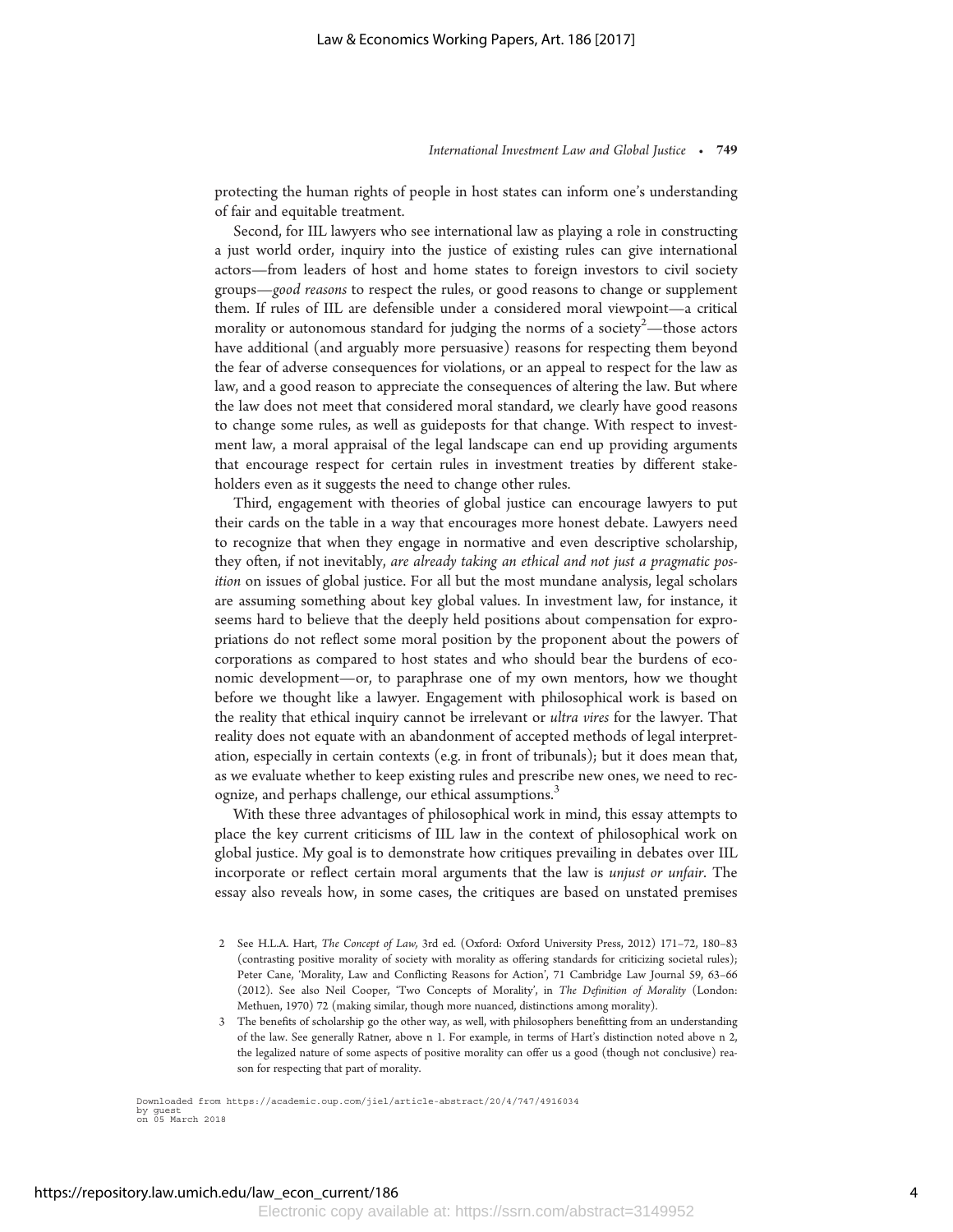that are contestable both normatively and empirically. I hope to show that deployment of global justice discourse, as well as cognate concepts from legal philosophy, can strengthen those critiques by providing a set of moral arguments in their favor, even as that discourse requires critics to address certain analytic gaps in their claims. By examining IIL from the perspective of global justice and procedural fairness, we are provided with tools for a more convincing set of claims about the flaws (and merits) of IIL.

My inquiry proceeds as follows. Part I identifies what I consider the three main critiques of IIL, two concerning the substantive law and one concerning the process of dispute resolution; and Part II provides an overview of several key concepts from global justice that are most relevant for appraising the morality and justice of IIL. In Parts III and IV, I map the critiques concerning the substantive law onto the philosophical scholarship in an effort to demonstrate both the harmonies between the two fields and the unstated empirical and normative contingencies in the critiques. In Part V, I examine the third major critique, concerning dispute resolution, from the perspective of jurisprudential concepts of the rule of law. Part VI offers some thoughts on ways forward to promote a more just and fair international investment law.

Before beginning, it is worth clarifying that this essay is not meant to restate, let alone take a position on, the manifold debates in IIL about the substantive norms or processes of dispute resolution, but rather frame those debates within philosophical concepts to encourage more disciplined as well as creative thinking about the problem. It is also beyond the scope of this essay to defend one particular theory regarding global justice (distributive or otherwise) over another. While some of the frameworks about global justice and the rule of law point toward needed reform, I will avoid delving into the details of what such reforms might look like or the legal vehicles for them.

#### I. THREE CRITIQUES OF INTERNATIONAL INVESTMENT LAW

Governments, international organizations, NGOs, and academics have offered compelling criticisms of many aspects of international economic law. Most of the attacks on the status quo can be seen as falling into three distinct (though at times overlapping) critiques—a systemic critique, a policy space critique, and an institutional critique. For purposes of this essay, I will deploy this construct with respect to IIL, but one can just as easily use it to criticize international trade law, financial law, and other areas.<sup>4</sup> And when I speak of investment law, I am speaking of the regime as it currently exists through the network of international investment agreements (IIAs) and some customary international law, as interpreted by states and tribunals—not an idealized or even reformed investment law that could well address many of these critiques.

The first and broadest critique is the *systemic critique*. Under that view, foreign investment itself, though perhaps in theory important for economic development, has

<sup>4</sup> For an elaboration of the critique with respect to trade, see Steven R. Ratner, The Thin Justice of International Law: A Moral Reckoning of the Law of Nations (Oxford: Oxford University Press, 2015) 327–47.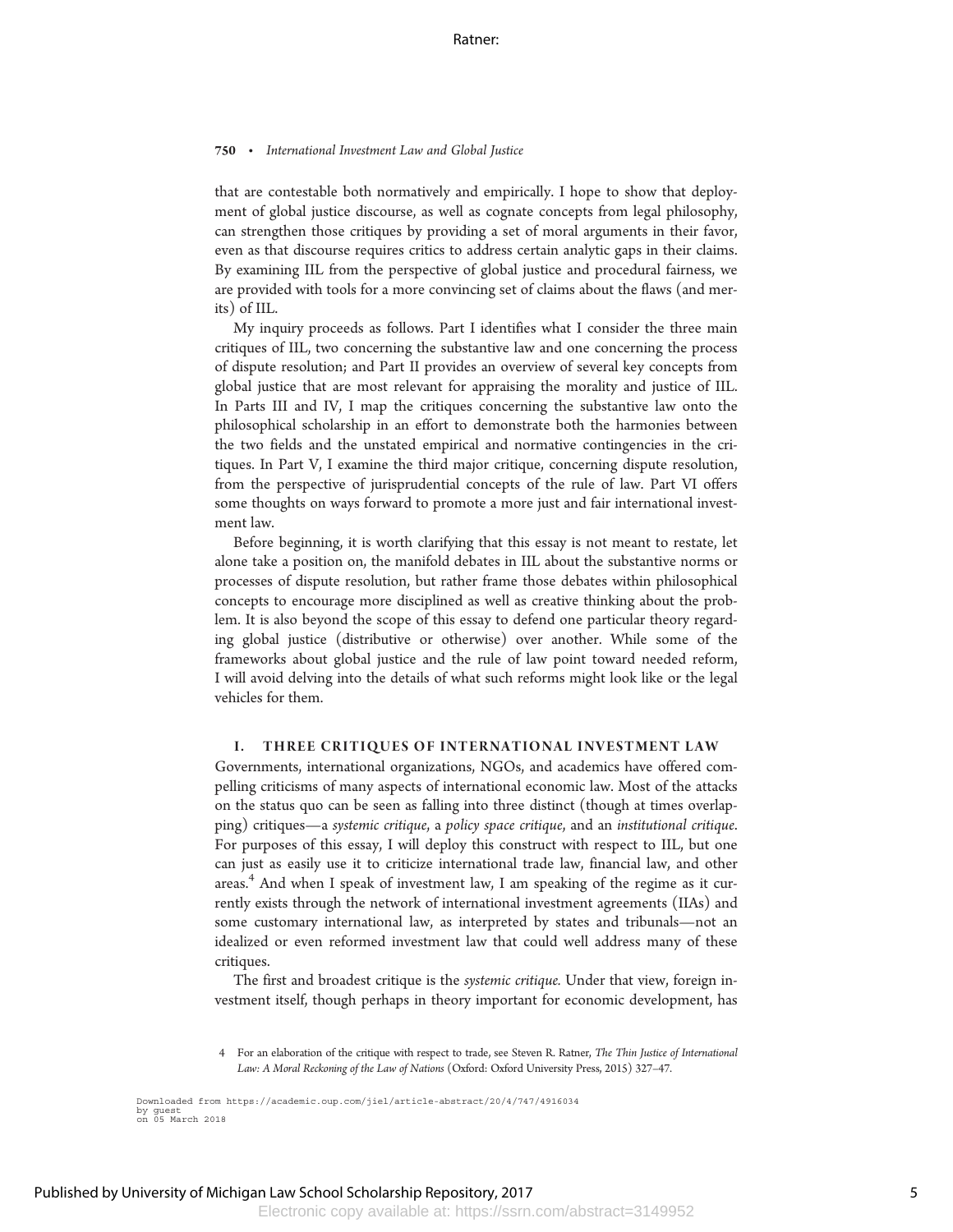harmed recipient developing states and their populations through its contribution to corruption, environmental degradation, and severe inequality. International law, broadly considered, enables these harms by creating a legal structure that promotes the interests of corporations, principally from the North, while burdening developing states with obligations that they did not expect. The formally reciprocal nature of IIAs is undermined by their utility only to one set of actors—investors from capital exporting states—and by the asymmetry of duties between investors and host states.<sup>5</sup>

Indeed, the essence of the systemic critique of IIL (and what distinguishes it somewhat from the systemic critique of trade law) is that the rules are fundamentally nonreciprocal: investment law places duties on host states but not on foreign investors or on their home states, thereby contributing to the problems associated with foreign investment.<sup>6</sup> As a structural critique, it goes beyond particular provisions of IIAs, viewing the entire project of IIAs as part of a Northern agenda. The power that IIL gives foreign investors has led some scholars to claim that, beyond the specific harms noted above, IIL (like other aspects of international economic law) undermines democracy by depriving weak states of the ability to govern themselves as they see fit, and, moreover, that it confers a constitutional-like set of protections on foreign investors.<sup>7</sup> At the same time, as discussed below, the critique depends on empirical claims about the effects of foreign investment, as compared to domestic structural factors, on host states, and the effects of IIAs as well.

A second, narrower critique is the policy space critique. This view claims that, even if we assume that foreign investment is not per se harmful to the world's poor, and that some international regulation is desirable to promote investor confidence and thus investment, some IIL rules hurt host states and their populations by limiting the state's ability to protect its citizens against various harms. Its target is narrower than the systemic critique by focusing on particular rules, notably provisions in IIAs granting fair and equitable treatment (FET) to foreign investors, requiring full compensation for expropriation, and elevating commitments by the host state to the foreign investor into international obligations (umbrella clauses). If investors win cases for violations of these clauses against states trying to help their residents—perhaps even doing so pursuant to duties under human rights treaties to realize certain economic rights—then states are forced to choose between meeting their responsibilities to the public and avoiding large payments to investors.<sup>8</sup> Over time, fear of litigation

- 5 See, e.g., M. Sornarajah, The International Law on Foreign Investment, 4th ed. (Cambridge: Cambridge University Press, 2017) 60–80; Joseph E. Stiglitz, 'Regulating Multinational Corporations: Towards Principles of Cross-Border Legal Frameworks in a Globalized World Balancing Rights with Responsibilities', 23 American University International Law Review 451, 506–529 (2007).
- 6 See Frank J. Garcia et al., 'Reforming the International Investment Regime: Lessons from International Trade Law', 18 Journal of International Economic Law 861, 869–71 (2015).
- 7 See, e.g., Paddy Ireland, 'The Corporation and the New Aristocracy of Finance', in Jean-Philippe Robe´ et al. (eds), Multinationals and the Constitutionalization of the World Power System 53, 92–95 (Abingdon: Routledge, 2016); David Schneiderman, Constitutionalizing Economic Globalization: Investment Rules and Democracy's Promise (Cambridge: Cambridge University Press, 2008).
- 8 For a key work, also sharing some of the systemic critique, see David Schneiderman, Resisting Economic Globalization: Critical Theory and International Investment Law (Basingstoke: Palgrave Macmillan, 2013) (grounding critiques in scholars of critical theory rather than global justice).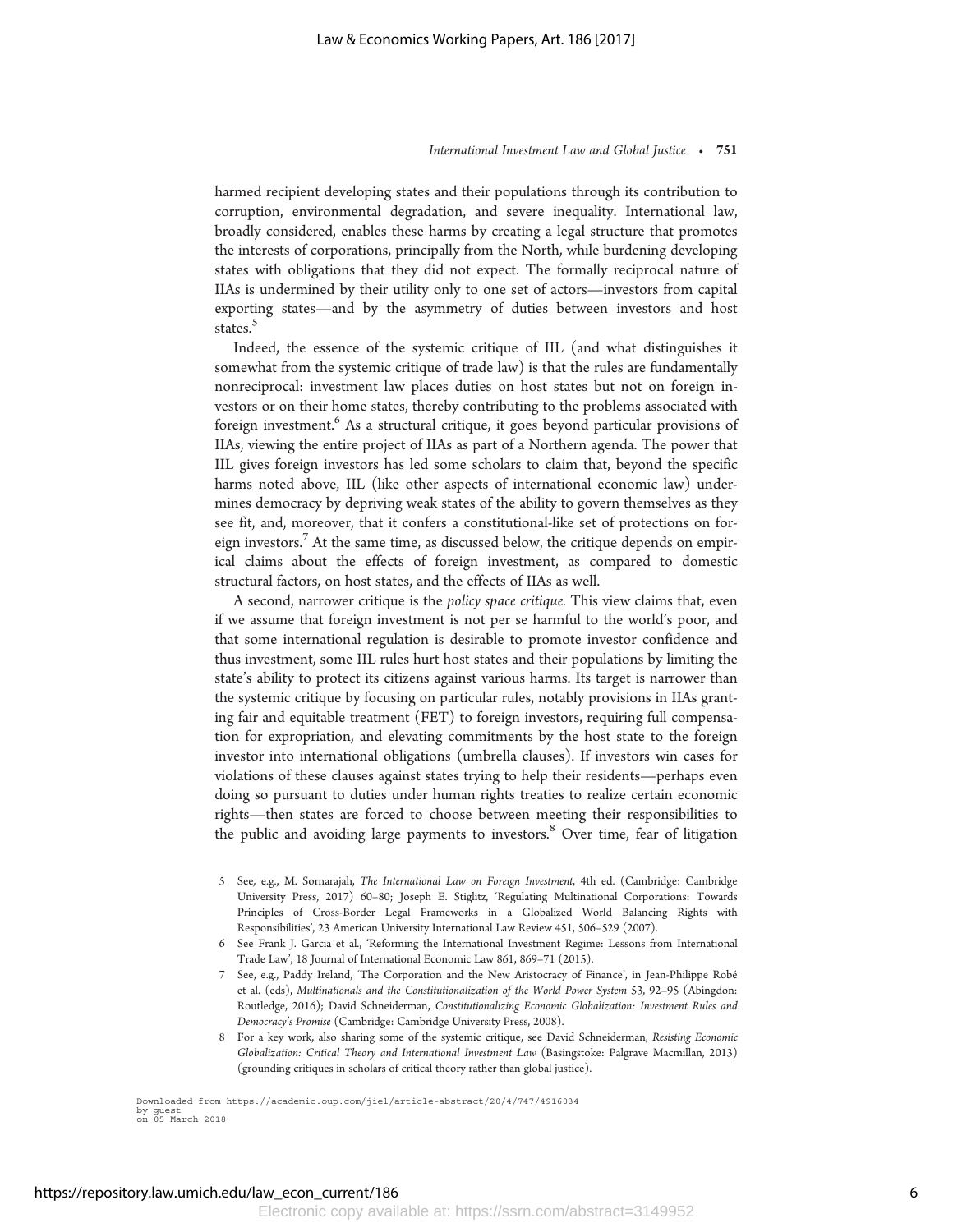leads to regulatory chill. Whether investment law and decisions are actually having this effect also remains subject to disagreement.

The final set of attacks on investment law falls under the rubric of an institutional critique. Observers of IIL contend that the institutions responsible for interpretation and enforcement of investment rules, in particular investor-state arbitration, are seriously flawed. The institutional critique focuses on the inadequacy of importing the private law model of international arbitration into a set of problems that are fundamentally different.<sup>9</sup> In particular, party-appointed arbitrators are concerned about future appointments and have actual or perceived conflicts of interest if they serve in more than one case as an arbitrator or as counsel; proceedings and even awards can be secret and allow for only limited participation by third parties; and the system lacks an appeal mechanism. The result may be caselaw unfavorable to host states and oblivious of other international law rules, such as those on human rights, the environment, or corruption; or poorly reasoned caselaw and lack of doctrinal clarity. Professional arbitrators continue to defend the practice as fair to both sides, but concerns remain given the large awards now routinely issued against host states.<sup>10</sup>

These three critiques are not merely the stuff of academic commentary. Each has led decision makers to challenge the normative framework that seemed on a smooth trajectory until a decade ago. The policy space critique has been seen in the refusal or reluctance of states like Argentina, Venezuela, and Ecuador to pay tribunal awards; termination of BITs by India and Ecuador and calls by South Africa to renegotiate existing IIAs; withdrawals by some states from ICSID; and new treaties (e.g. Iran's new BIT with Slovakia) and model treaties (e.g. that of India) that are more sensitive to host state concerns. And the institutional critique can been seen in various agreements and proposals for a permanent court to handle disputes under a treaty or multiple treaties, as well as proposed new rules on conflicts of interests by arbitrators, all of which have taken off a great deal since the conclusion of the EU's free trade agreements with Canada and Vietnam.<sup>11</sup> While no state seems to take the systemic critique to the point of closing its doors to foreign investment and states overall still seem to support the regime of  $IIAs<sub>i</sub><sup>12</sup>$  other actors, such as anti-corruption NGOs (e.g. Transparency International) and state–private partnerships (e.g. the Extractive Industries Transparency Initiative), are highlighting the dangers to some host states of some foreign investment. The critiques also overlap, and critics of the status quo often deploy aspects of all three.

12 See Alec Stone Sweet et al., 'Arbitral Lawmaking and State Power: An Empirical Analysis of Investor-State Arbitration', 8 Journal of International Dispute Settlement 579 (2017).

<sup>9</sup> See generally Gus Van Harten, Investment Treaty Arbitration and Public Law (Oxford: Oxford University Press, 2007).

<sup>10</sup> See Howard Mann, Who Wins More, Investors or States? (International Institute for Sustainable Development, 2015), available at www.iisd.org/itn/wp-content/uploads/2015/06/itn-breaking-newsjune-2015-isds-who-wins-more-investors-or-state.pdf (visited 12 December 2017).

<sup>11</sup> See, e.g., Comprehensive Trade Agreement between the European Union and Canada, 30 October 2016, arts 8.27–8.30, available at http://data.consilium.europa.eu/doc/document/ST-10973-2016-INIT/ en/pdf (visited 12 December 2017).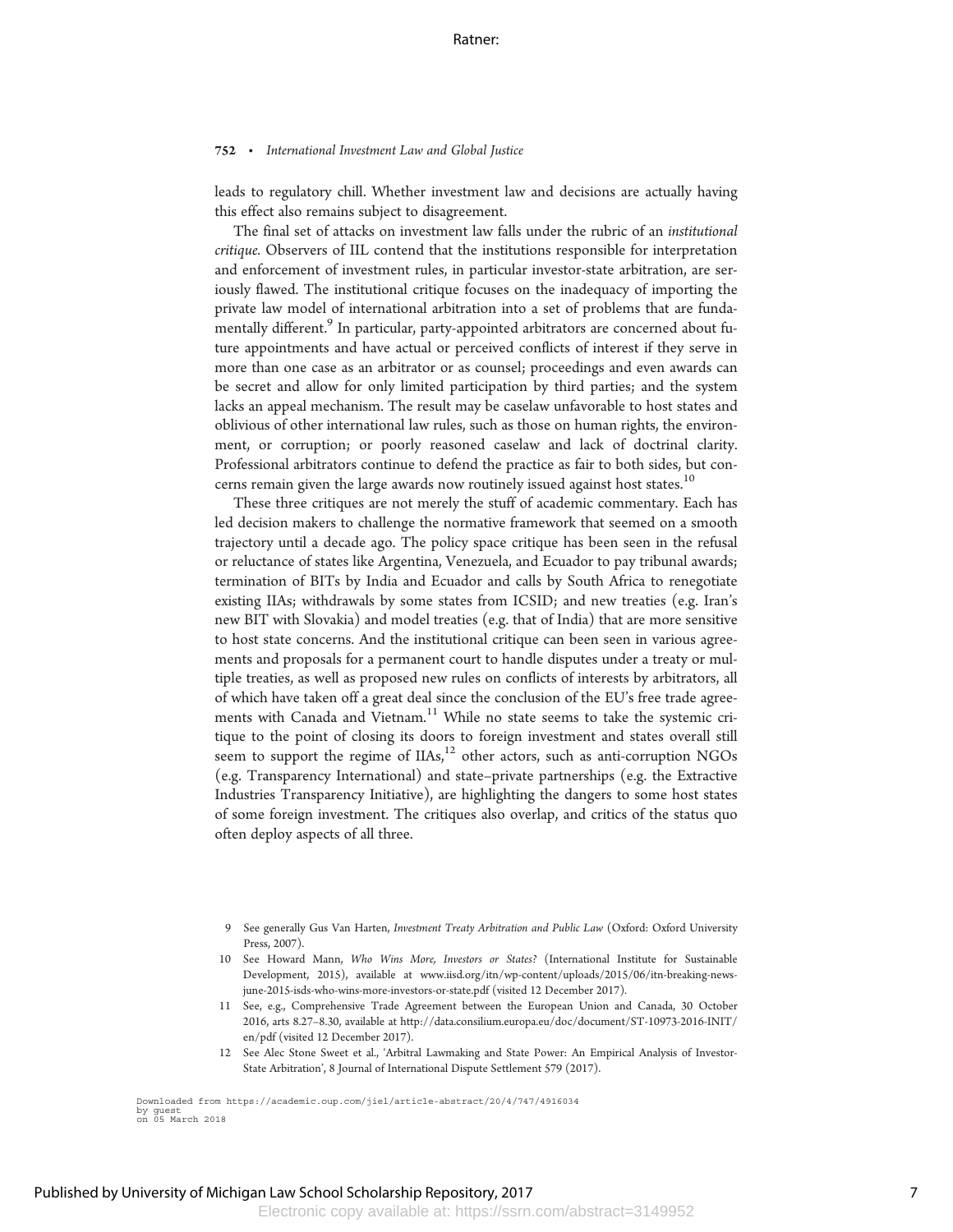## II. SITUATING THE GLOBAL JUSTICE DISCOURSE

Given the public traction of the three critiques, an independent normative framework in which to evaluate those criticisms becomes imperative. For many of the specific criticisms of IIL falling under these headings are that it is, at its core, unjust unjust in the sense that at least some of the benefits and burdens of the actors governed or affected by IIL (e.g. states, investors, individuals) are not morally defensible. Thus, for the reasons stated earlier, we can and should deploy the global justice scholarship to see how the criticisms fare.

## A. Legal versus philosophical conceptions of global justice

As an initial matter, we should distinguish between views of justice dominant within international legal circles and those within philosophical circles.

The international lawyer's approach to global justice is, overall, highly constrained. Many international lawyers, even (or especially) academic ones, ignore global justice as something belonging to morality and thus outside the law. As a consequence, many scholars write for an imagined audience, in particular a judicial one, that would consider moral arguments ultra vires.<sup>13</sup> For the mainstream, international justice means international criminal justice or perhaps, just slightly more broadly, the decisions of international courts. (Scholars in the 'New Stream' equate it, often in an undertheorized way, with a greater concern for populations that have been marginalized in the international legal system.) Meting out justice at the international level means channeling disputes to courts where judges hear cases between states, or by individual claimants, or by an international prosecutor.<sup>14</sup> International lawyers examining the substantive rules that those courts apply, and the resulting interpretations, do not typically look at them for their substantive justice. The assumption seems to be that justice has been served if an international court has ruled by reference to legal rules and in accordance with some due process standards.

Indeed, in the context of IIL, justice has a very idiosyncratic meaning. Denial of justice refers to the claim of a foreign investor that a state has not provided adequate domestic judicial venues for the treatment of the investor's claim. Its contours have been elaborated in key arbitrations, notably Mondev v United States.<sup>15</sup> In Mondev, the tribunal held that a judicial decision by a host state results in a denial of justice to the investor in violation of many IIAs only if, 'having regard to generally accepted standards of the administration of justice, a tribunal can conclude in the light of all the available facts that the impugned decision was clearly improper and discreditable, with the result that the investment has been subjected to unfair and inequitable treatment'.<sup>16</sup> To the typical investment lawyer, then, denial of justice has little to do with whether investment law itself or the processes for enforcing it are morally just.

- 13 Cf. Daniel Bodansky, The Art and Craft of International Environmental Law (Cambridge, Mass: Harvard University Press, 2010) 96–101.
- 14 See Benedict Kingsbury, 'International Courts: Uneven Judicialization in Global Order', in James Crawford and Martti Koskenniemi (eds), The Cambridge Companion to International Law (Cambridge: Cambridge University Press, 2012) 203, 221–22.
- 15 ICSID Case No. ARB (AF) 99/2, Award, 11 October 2002, paras 126–27.

<sup>16</sup> Ibid, para 127.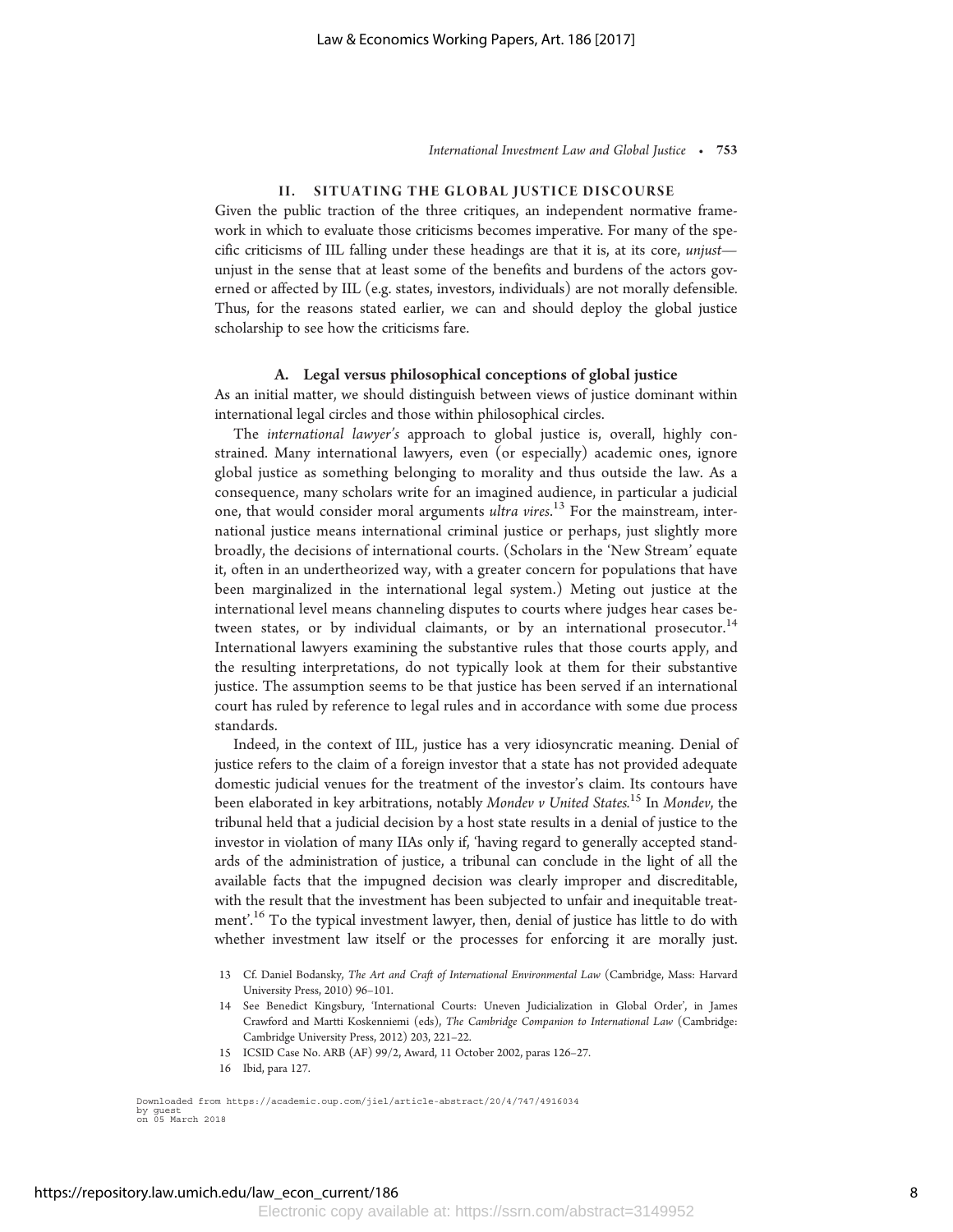Nonetheless, as discussed further below, some appraisals of IIL from within law have endorsed broader concepts of justice than the internal view noted above.

The moral or political philosopher's approaches to global justice are capacious and multifaceted, allowing for moral appraisal of all sorts of human and institutional acts and arrangements. Global justice scholarship—sometimes called global ethics or international political morality—encompasses an enormous range of issues. Though philosophers share a general understanding of the term global justice—what Laura Valentini and Tiziana Torresi call 'a set of normative standards whose aim is to protect fundamental human interests and values in the world at large', $17$  they differ greatly on the roles and weight to be afforded individual as compared to community and institutional (including state) interests.

The philosophical strand most relevant to IIL falls under the rubric of distributive justice, as well as, at times, corrective justice; but, as we will see, conceptions of procedural justice from legal philosophy will prove important as well. Distributive justice is the key element of the Rawlsian idea of social justice—the justice of the basic structure of society, originally a domestic polity but now understood by many philosophers to include the world at large.<sup>18</sup> Rawls' difference principle, under which discrepancies in wealth between individuals can be morally justified only to the extent they help the poorest in society, continues to exert a strong gravitational pull on all debates, even if few if any states seem to act on it in their domestic or international policies.

Yet philosophers differ on at least five key issues that can be somewhat roughly described as follows: (i) whether global redistribution is a matter of justice at all, as opposed to humanitarianism;<sup>19</sup> (ii) the general *methodology* for determining principles of global distributive justice (e.g. utilitarian, deontological, contractarian, or otherwise); $^{20}$  (iii) the grounds for any distribution, including positive or negative duties and the place of human rights; $2^{21}$  (iv) the *substantive principles* for distribution, including the priority to be given, if at all, to nationals of one's own state compared to those outside it;  $2^{2}$  and (v) the *bearer of duties or responsibilities* for achieving a just

- 17 Laura Valentini and Tiziana Torresi, 'International Law and Global Justice: A Happy Marriage', 37 Review of International Studies 2035, 2036 (2011).
- 18 John Rawls, A Theory of Justice, rev. ed. (Cambridge, Mass: Harvard University Press, 1999) 6.
- 19 Compare Kok-Chor Tan, Justice without Borders: Cosmopolitanism, Nationalism, and Patriotism (Cambridge: Cambridge University Press, 2004) (defending idea of global distributive justice) with Thomas Nagel, 'The Problem of Global Justice', 33 Philosophy & Public Affairs 113 (2005) (denying possibility of global distributive justice).
- 20 Compare Peter Singer, 'Famine, Affluence, and Morality', 1 Philosophy & Public Affairs 229 (1972) (utilitarian) with Allen Buchanan, Justice, Legitimacy, and Self-Determination: Moral Foundations for International Law (Oxford: Oxford University Press, 2004) (mostly deontological).
- 21 Compare Henry Shue, Basic Rights: Subsistence, Affluence and U.S. Foreign Policy, 2nd ed. (Princeton: Princeton University Press, 1996) 52–64, 114–30 (emphasizing positive duties) with Thomas Pogge, 'Recognized and Violated by International Law: The Human Rights of the Global Poor', 18 Leiden Journal of International Law 717 (2005) (emphasizing negative duties).
- 22 Compare Thomas Pogge, World Poverty and Human Rights: Cosmopolitan Responsibilities and Reforms, 2nd ed. (Cambridge: Polity Press, 2008) (favoring global version of Rawlsian difference principle) with David Miller, National Responsibility and Global Justice (Oxford: Oxford University Press, 2007) (recognizing special duties to compatriots).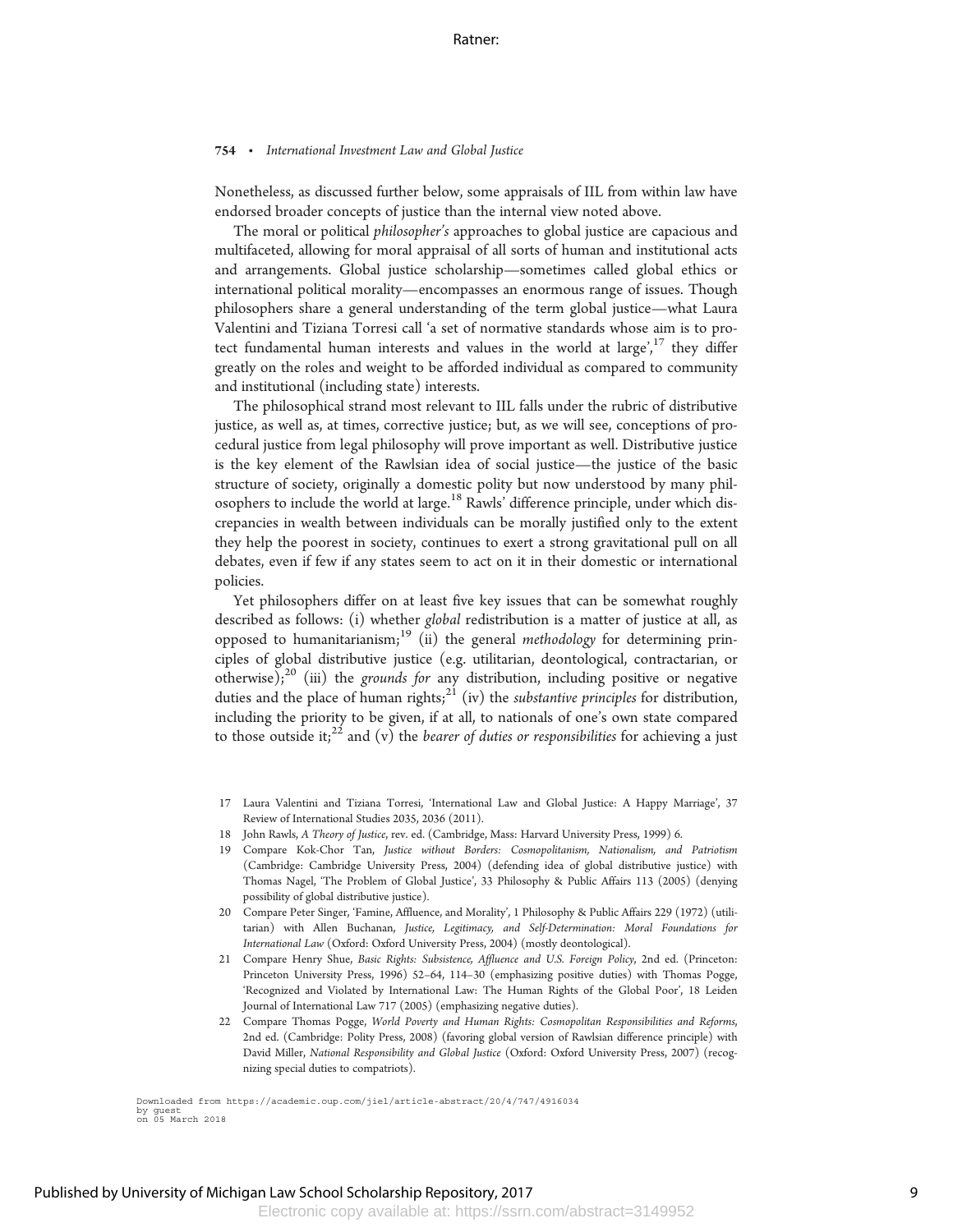distribution, i.e. individuals, states, or international institutions.<sup>23</sup> For purposes of this article, I will focus primarily on the last three of these, as they map onto the critiques of IIL, but the other debates are lurking in the background as well. Although my own views on these aspects of distributive justice are beyond the scope of this essay, it will be clear that the overall agenda of economic justice across borders is one I share.

#### B. Cosmopolitanism and nationalist views of distributive justice

Within philosophical work on global justice, much of the thinking is often characterized as cosmopolitan, on the one hand, versus nationalist (or, more broadly, anticosmopolitan) on the other.<sup>24</sup> At a very general level, cosmopolitans start from the idea that the individual, wherever situated, is the ultimate unit of moral concern, and each individual—qua individual and not as a member of a community or state—is equal as the object of moral concern.<sup>25</sup> Cosmopolitans generally downplay the ethical significance of national boundaries per se and believe in one global community for purposes of deriving duties of justice—though a strand of cosmopolitanism (weak cosmopolitanism) accepts the idea of special duties to those with whom we are in special relationships, such as fellow citizens, that need not be derivative of general duties we have to all humans.

Among the numerous examples of strong cosmopolitan approaches to distributive justice, Peter Singer has argued, from a utilitarian perspective, that everyone on the planet has an affirmative duty to give away his or her wealth to the poor until the marginal utility to the recipient matches the marginal loss to the donor.<sup>26</sup> Charles Beitz and Thomas Pogge have advocated for a global version of Rawls' difference principle for domestic polities, with the latter seeing global wealth disparities as actually caused by Northern states and institutions and accusing individuals of the North of violating their negative duties to the global poor by perpetuating those institutions.<sup>27</sup> Henry Shue has called for Northern states and global institutions—and, to a certain extent, individuals—to accept various duties to protect the basic human rights of the global poor, which is a less demanding duty than that of Rawlsian distributive justice.<sup>28</sup> We thus see among scholars a distinction between those who advocate distribution specifically to correct for economic inequalities across states or

- 23 Compare Toni Erskine, 'Assigning Responsibilities to Institutional Moral Agents: The Case of States and Quasi-States', 15 Ethics & International Affairs 67 (2001) with Singer, above n 20 (focusing on individuals).
- 24 I use the term nationalist rather than communitarian, as the latter is generally used to describe moral approaches that start with groups, as opposed to states as a whole. See below n 30. Sometimes philosophers use the term 'statist' to describe the nationalist position.
- 25 See Samuel Scheffler, 'Conceptions of Cosmopolitanism', in Boundaries and Allegiances: Problems of Justice and Responsibility in Liberal Thought (Oxford: Oxford University Press, 2001) 111, 114 ('norms of justice must be seen as governing the relations of all human beings to each other, and not merely as applying within individual societies or bounded groups of other kinds').
- 26 Singer, above n 20.
- 27 Charles Beitz, Political Theory and International Relations (Princeton: Princeton University Press, 1979); Pogge, above n 21, and Pogge, above n 22.
- 28 Shue, above n 21. See also Charles Beitz, The Idea of Human Rights (Oxford: Oxford University Press, 2009) 142–43 (defending human rights-based standards for global concern).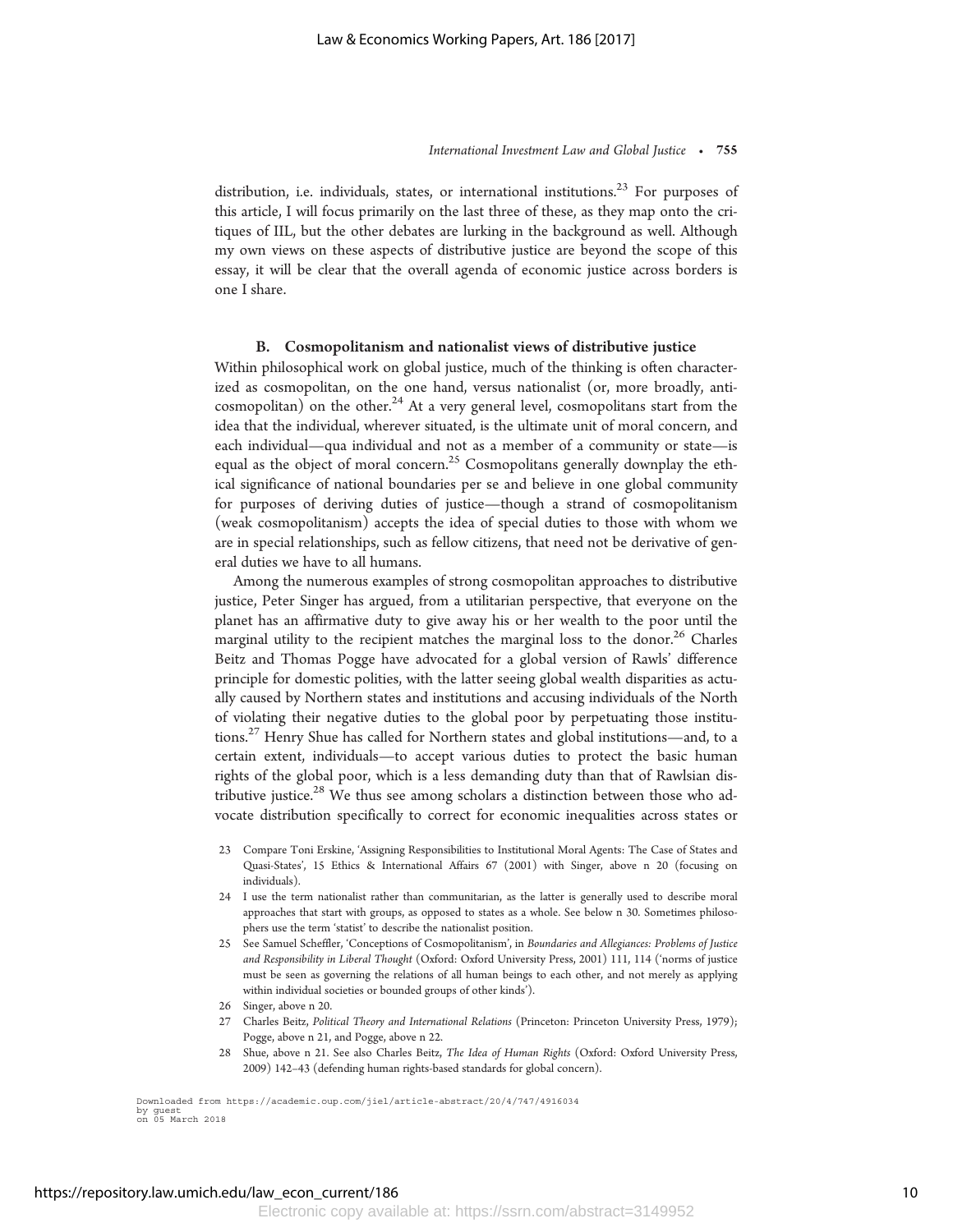individuals—egalitarian approaches—and those who wish to focus on the basic needs of the global poor—sufficientarian approaches. $^{29}$ 

Nationalists, on the other hand, see the national interest as the lodestar for ethical decision making in international affairs.<sup>30</sup> As a result, they emphasize the importance of special duties to those in our country and are more skeptical of the idea of a global community. With respect to distributive justice, nationalists generally reject any internationalization of the Rawlsian difference principle and, indeed, do not insist that each state follow the difference principle domestically, leaving that up to each state to decide. Rawls himself rejected global redistribution as a principle, though he recognized a duty on liberal states to give humanitarian aid to help so-called burdened states improve their political culture, manage their own affairs, and become either liberal democratic or so-called 'decent' societies.<sup>31</sup> David Miller's important work generally views each state as the principal vehicle to eliminate its own poverty. Each state bears the primary duty to rectify it, with outsiders having only limited, residual duties to protect basic human rights, e.g., if they have caused a particular harm or if the state is unwilling or unable to help itself.<sup>32</sup> And Thomas Nagel has gone even further, endorsing a Hobbesian conception that completely rejects the idea of justice beyond the state and instead proposing 'basic duties of humanity' that entail some aid to those in extremis through starvation, malnutrition, or other grave threats.33

The philosophical literature is thus diverse in terms of the basic question of what, if anything, the rich owe to the poor, either across borders or within them. The global difference principle continues to hold much sway among philosophers of global justice, despite its ideal quality and significant institutional impediments to its realization, though the emphasis in much scholarship on guaranteeing human (economic and social) rights shows the pull of a more sufficientarian perspective. Many scholars see states as having special responsibilities to their own people, with transnational aid more about filling in gaps in state capacity. With this basic elaboration of the frameworks, we can return to the three critiques.

#### III. THE SYSTEMIC CRITIQUE AND GLOBAL JUSTICE

Philosophers working on distributive justice have not yet directed their inquiry squarely at IIL. But the systemic critique—that IIL helps enable global economic injustice—resonates with strong cosmopolitan critiques of the international order when it comes to distributive justice.

- 29 For useful clarification, see Kok-Chor Tan, 'Sufficiency, Equality and the Consequences of Global Coercion', 2 Law, Ethics and Philosophy 190, 192–94 (2014).
- 30 Nationalists are often communitarians, who see morality and justice as defined in the context of certain communities and that, indeed, the community helps constitute the individual. But nationalists can be liberal too and thus downplay group identity. See generally Richard Shapcott, International Ethics: A Critical Introduction (Cambridge: Polity Press, 2010) 52–55, 70–71.
- 31 John Rawls, The Law of Peoples (Cambridge, Mass: Harvard University Press, 1999) 105–20.
- 32 Miller, above n 22, at 247–51.
- 33 Nagel, above n 19, at 118.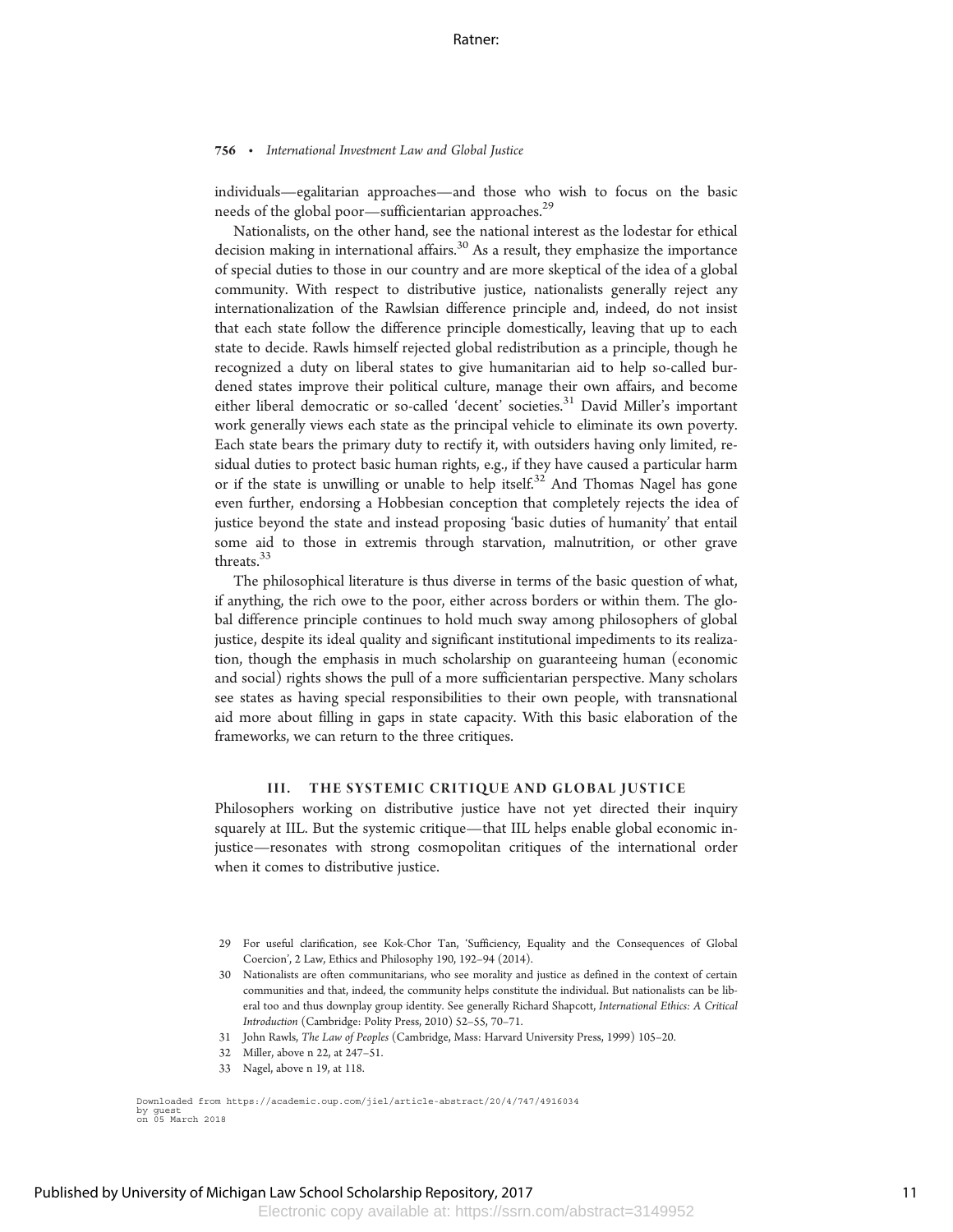## A. Distributive justice perspectives

Within that view, Pogge, for example, has criticized international trade law for exacerbating North–South wealth differentials, e.g., in the area of subsidies and intellectual property rights, and violating a negative duty not to harm others.<sup>34</sup> And he also criticizes the rule of governmental recognition that generally gives governments in effective control of the state's territory the authority to bind the state internationally,  $35$ calling it an 'international resource privilege' that allows corrupt leaders to sell their state's resources to the highest bidder, pocketing the profits at the expense of his people.<sup>36</sup> Leif Wenar's recent treatment of cross-border trade in natural resources similarly criticizes the legal order's default position as encouraging traders to work with whatever corrupt regime is in power in another state (though he too skirts treatment of IIL). $^{37}$  These criticisms of the economic status quo are often coupled with attacks on unequal political power across states, a reality that international lawyers accept with resignation or enthusiasm, or seek to challenge, depending on their and their clients' views.38

As it currently stands, IIL falls quite short if one views global distributive justice in strong cosmopolitan terms—as requiring that key international institutions, including treaties (and, on some accounts, corporations, and individuals), proactively correct economic inequalities across the planet. States receiving foreign investment have no obligations under IIL to use that investment in a certain way, though they have duties to their poor (and other) residents—mostly of conduct, rather than result under the International Covenant on Economic, Social, and Cultural Rights,<sup>39</sup> and they must take measures to prevent and respond to violations of those rights by private actors.<sup>40</sup>

Foreign investors and their states of origin also lack any duties to redistribute wealth to the global poor. Thus IIL, like the rest of international economic law, incorporates no principle of economic justice, and certainly neither a global difference principle nor a domestic difference principle. This failure to incorporate the difference principle features highly in the criticism of IIL offered by Frank Garcia, one of a handful of legal scholars to apply a Rawlsian viewpoint to international economic law.<sup>41</sup> Indeed, IIL does not itself contain duties on any actor regarding even the basic rights of the global poor, and thus does not serve as the sort of 'positive-duty

- 34 Pogge, above n 21.
- 35 See Siegfried Magiera, 'Governments', in Max Planck Encyclopedia of Public International Law, paras 31–35, available at www.opil.ouplaw.com/home/EPIL (visited 12 December 2017). The key case is Great Britain v Costa Rica, 1 RIAA 369 (1923), in which arbitrator William Howard Taft ruled that Costa Rica was bound by contracts concluded by its former president, who had seized power unconstitutionally and whose government was not recognized by Britain, based on that government's effective control.
- 36 Pogge, above n 22, at 119.
- 37 Leif Wenar, Blood Oil: Tyrants, Violence, and the Rules that Run the World (New York: Oxford University Press, 2016) 208–19.
- 38 For one of many examples, see Richard W. Miller, 'Global Power and Economic Justice', in Charles R. Beitz and Robert E. Goodin (eds), Global Basic Rights (Oxford: Oxford University Press, 2009) 156.
- 39 ICESCR, art. 2 (duty to 'take steps ... to the maximum of its available resources, with a view to achieving progressively the full realization' of ESC rights). Committee on Economic, Social, and Cultural Rights, General Comment No. 24, 10 August 2017, paras 23–24, UN Doc. E/C.12/GC/24 (obligation to fulfill).
- 40 See generally Velasquez-Rodriguez v Honduras, Inter-Am. Ct. H.R. (Ser. C), No. 4 (1988), paras 172-77.
- 41 See Garcia et al., above n 6, at 879.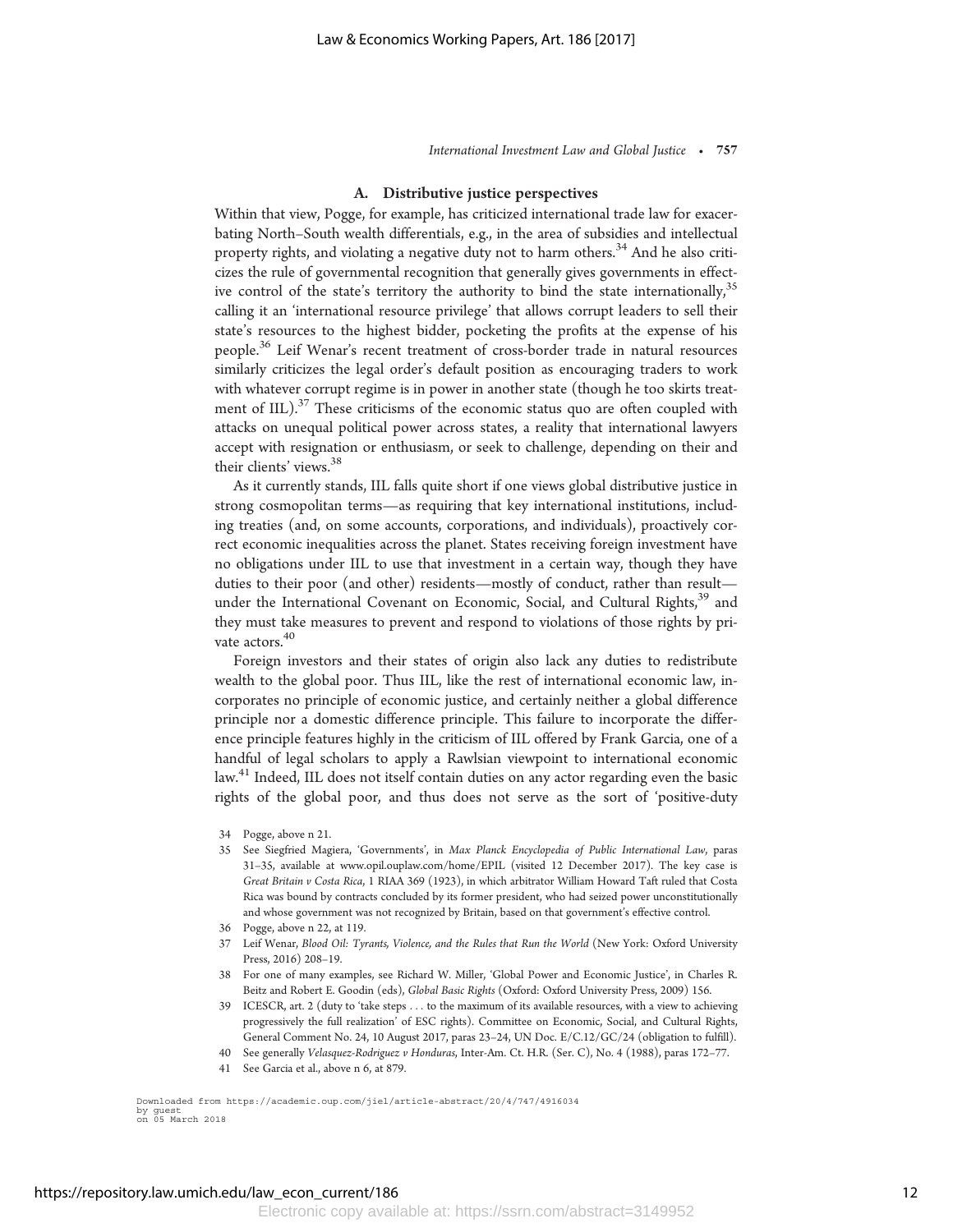performing institution' that, in Henry Shue's term, is needed to guarantee those rights.<sup>42</sup> While those prescribing IIL might be assuming that it promotes overall global wealth (although perhaps they only care about the wealth of foreign investors) and even that it has some sort of redistributive effect or improves basic human rights over time, that is clearly not the goal of IIL.

At the same time, states have taken some small steps toward addressing distributive justice concerns in the area of IIL. First, decision makers are accepting the idea of duties on foreign investors themselves, e.g., in some proposed IIAs.<sup>43</sup> This development fits into a much larger effort to recognize the responsibilities of global business to respect human rights (including ICESCR rights), most prominently through the UN's Guiding Principles on Business and Human Rights.<sup>44</sup> If future IIAs were to include such duties on businesses, investors and states were to agree to send disputes over such duties to arbitration, or tribunals were to accept claims against investors for violations of those duties, the result might be some amelioration of conditions of some people living in host states.<sup>45</sup> At least an investor would be legally liable internationally if it directly harmed the health of those in the vicinity of an investment. But the current debates on IIA reform have not yet suggested imposing duties of wealth redistribution on the investor. The Guiding Principles also recognize a role for home states in preventing violations of human rights (including of economic rights) by their own investors, though they too do not speak of distributive justice.<sup>46</sup>

Second, the law has backhandedly responded to the 'international resource privilege' identified by Pogge, as three investor-state tribunals have rejected claims by foreign investors against host states when the underlying investment was procured through bribery.<sup>47</sup> In addition, international rules against both bribe-giving and

- 42 See Henry Shue, 'Mediating Duties', 98 Ethics 687, 703 (1988) (elaborating on role of individual versus institutional duties).
- 43 See Text for the India Bilateral Investment Treaty, 2016, art. 11, available at www.investmentpolicyhub. unctad.org/Download/TreatyFile/3360 (visited 12 December 2017).
- 44 See UN Human Rights Council, Guiding Principles on Business and Human Rights: Implementing the United Nations 'Protect, Respect and Remedy' Framework, 21 March 2011, UN Doc. A/HRC/17/31, available at www.ohchr.org/Documents/Publications/GuidingPrinciplesBusinessHR\_EN.pdf (visited 12 December 2017) [hereinafter UNGPs]; see also United Kingdom Foreign & Commonwealth Office, Good Business: Implementing the UN Guiding Principles on Business and Human Rights (2016) 14–19.
- 45 For counterclaims pursuant to an investor-state compromis, see Burlington Resources v Ecuador, Decision on Counter-Claims, ICSID Case No. ARB/08/5, 7 February 2017 (imposing \$40 million award for environmental harm); for an interpretation of an IIA to allow human rights counterclaims, see Urbaser v Argentina, ICSID Case No. ARB/07/26, 8 December 2016, paras 1193–221. For a proposal for arbitration of business-related human rights abuses, see Claes Cronstedt et al., 'International Arbitration of Business and Human Rights: A Step Forward', Kluwer Arbitration Blog, 16 November 2017, available at http://arbitrationblog.kluwerarbitration.com/2017/11/16/international-arbitration-business-humanrights-step-forward/ (visited 12 December 2017).
- 46 UNGPs, above n 44, princ. 2–4. For more far-reaching ideas for duties on home states, see General Comment No. 24, above n 39, paras 30–35; Maastricht Principles on Extraterritorial Obligations of States in the Area of Economic, Social, and Cultural Rights (September 2011), princ. 23–27, available at http://www. etoconsortium.org/en/main-navigation/library/maastricht-principles (visited 12 December 2017); see Malcolm Langford et al. (eds), Global Justice, State Duties: The Extraterritorial Scope of Economic, Social and Cultural Rights in International Law (Cambridge: Cambridge University Press, 2013).
- 47 World Duty Free v Kenya, ICSID Case No. ARB/00/7, 4 October 2006; Metaltech v Uzbekistan, ICSID Case No. ARB/10/3, 4 October 2013; Spentex Netherlands v Uzbekistan, ICSID Case No. ARB/13/26, 27 December 2016 (not public but discussed at Investment Arbitration Reporter, 22 June 2017). I am not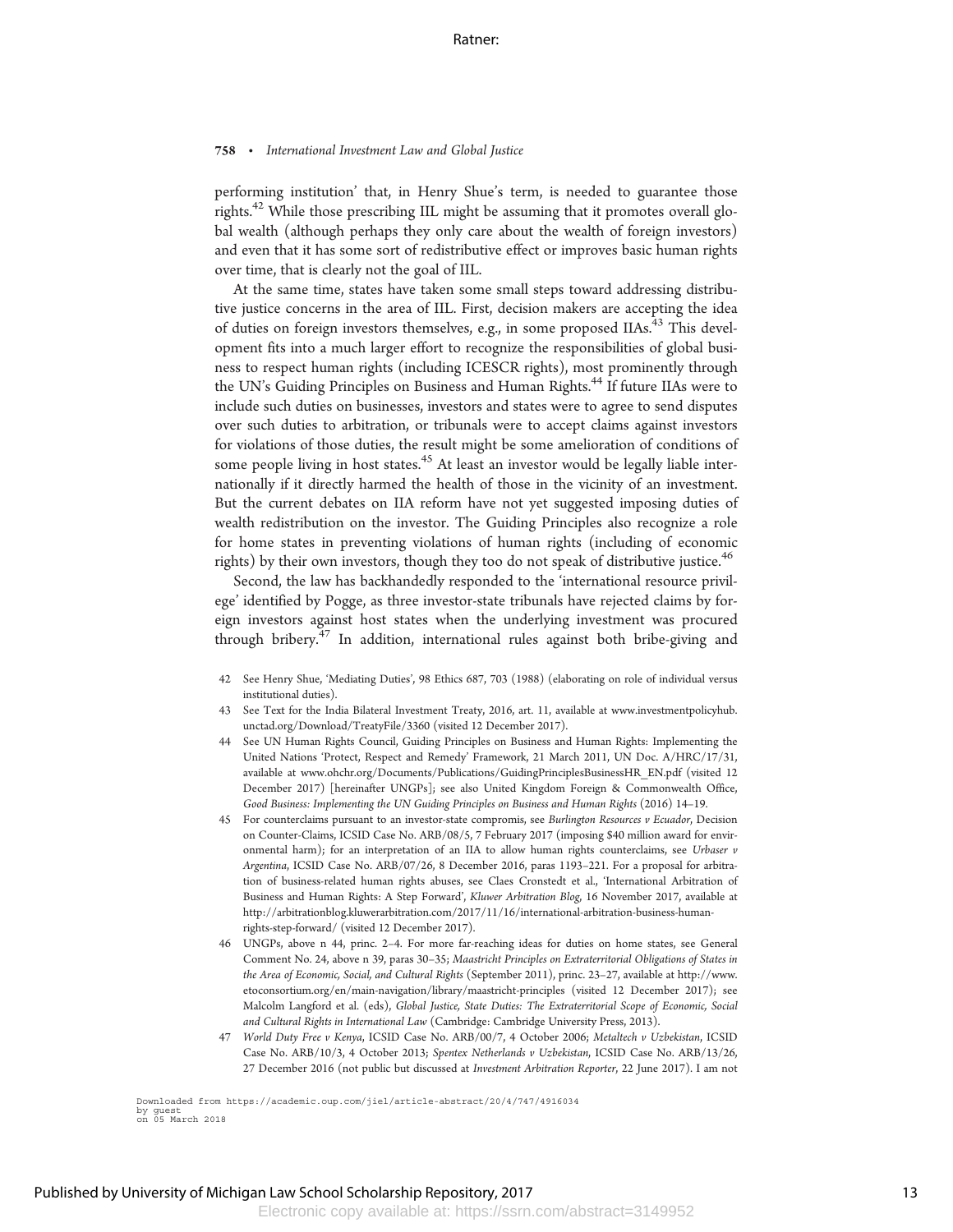bribe-taking, including regional treaties, the OECD Anti-Bribery Convention, and the UN Convention Against Corruption, might change some attitudes of investors and host state officials, although those rules remain very unevenly enforced.<sup>48</sup> These new treaties and arbitral rulings might dissuade investors from engaging in some investments where a host country leader pockets significant side benefits. Yet the dismissal of the cases brought by bribe-giving foreign investors has the effect of rewarding host states whose officials have taken bribes (because the tribunal will not proceed to hear the investor's complaints of unfair treatment). Moreover, they do not address misappropriation of the benefits of the investment beyond bribery, which is central to Pogge's and Wenar's critiques.

Cosmopolitanism could endorse a weaker demand, namely that only international law as a whole, rather than all its subfields, address the needs of the global poor (egalitarian or sufficientarian), or that we rely on some nonlegalized but enforceable rules of conduct. If that is the demand, then we need to consider whether other regimes within international law in a sense make up for the silence of IIL on economic justice. Cosmopolitans can also differ on the weight of the redistribution requirement compared to other duties individuals or institutions might have. If, for instance, a redistribution requirement made it harder for states to carry out more important duties, then, all things considered, IIL could not be seen as unjust.

Though the systemic critique of IIL is supported by strong cosmopolitan critiques of the international economic order, it is worth noting that even a nationalist approach to distributive justice might also endorse the critique. Under a theory that emphasizes the role of individual states in providing adequate resources to their population (whether or not it acts based on the difference principle), then IIL's structure of providing rights only to investors, if it prevents the state from providing those resources—or forecloses certain options that would harm foreign investors would be morally suspect. On the other hand, if IIL can encourage investors to put resources into the developing world, host states can then use those resources to fulfill their special responsibilities to their own people.<sup>49</sup>

#### B. Contingencies in cosmopolitan criticisms

Although the systemic critique of IIL relies on, or at least reflects, a cosmopolitan view of global justice, it also depends on either a factual premise or a normative one. The factual premise is that the current framework of IIL is actually harming the global poor; the normative premise is that IIL is unjust unless it actively promotes a redistributive project. As for the factual premise, what is the baseline for such a claim of harm? Are we trying to compare global poverty or income distribution before IIAs with the situation today? Or poverty in states with IIAs compared to those without

suggesting that tribunals were motivated by distributive justice concerns. Indeed, the motivation for decision makers in promulgating or interpreting rules is distinct from the moral content of the rule.

- 48 See, e.g., Transparency International, Exporting Corruption, Progress Report 2015: Assessing Enforcement of the OECD Convention on Combatting Foreign Bribery (2015), www.transparency.org (visited 12 December 2017).
- 49 See Miller, above n 22, at 119–24, 230–47. The claimed anti-democratic nature of investment law offered as part of the systemic criticism, above n 7, is indirectly related to distributive justice insofar as it suggests that host states are unable to respond to public demands to structure their economy in a certain way, including one that would help poor citizens.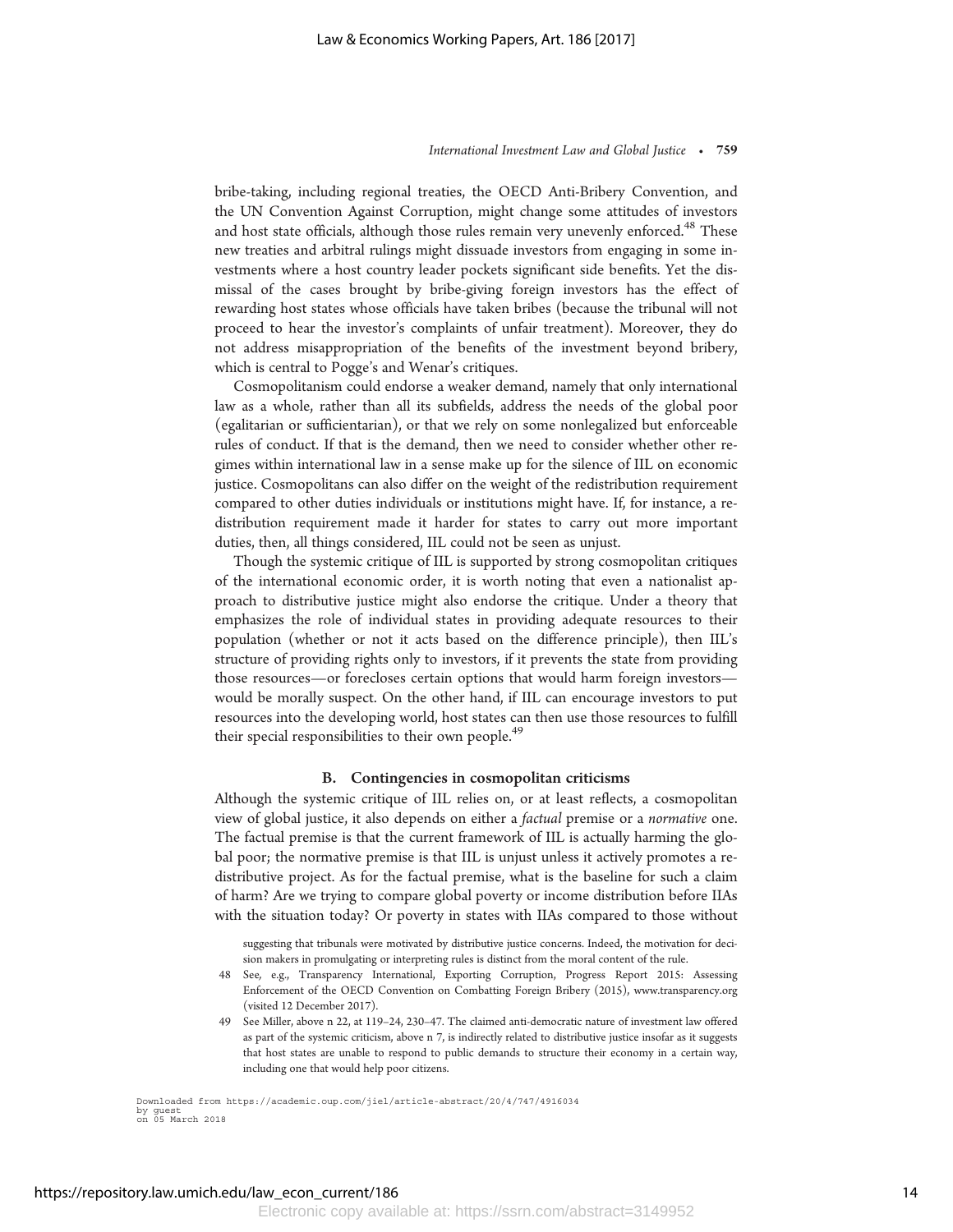IIAs? <sup>50</sup> Economists have yet to systematically link IIAs to worsening global poverty or income distribution patterns. Indeed, even the link between an IIA and the amount and use of foreign investment within particular countries is the subject of disagreement, though most studies show some positive correlation between treaties and inward investment flows.<sup>51</sup> So it is unclear whether the current norms of IIL harm the global poor even under a loose sense of causation.

In addition, much harm to the global poor that civil society associates with foreign investment is not regulated by IIL. In the case of the fire in the Bangladesh apparel factory in November 2012 that killed 112 people and the building collapse there in April 2013 that killed over 1100 workers, the factories, owned and operated by Bangladeshi companies, produced apparel under contract for large multinational companies. Thus, the companies' purchases of apparel were not governed by IIL (because purchases are not investments). $^{52}$  Even if a factory in Bangladesh were set up by a foreign company and thus constituted an investment, we would still need to know if the investment was done pursuant to an IIA and whether that treaty's provisions gave the investor guarantees that may have contributed to the accident. So we cannot be sure there are causal connections.

The systemic critique is also based on a normative premise about the role IIL should play in promoting global distributive justice. Yet it is not always clear whether that premise tracks a more or less ambitious position within cosmopolitanism whether it assumes IIL must actively advance distributive justice or simply not stand in the way. It seems that the systemic critique takes the former position, with the latter normative position more closely linked to the policy space critique discussed next. If the systemic critique assumes that all actors have a duty to advance distributive justice at the global level, then the flaw of IIL is the absence of affirmative duties on host states, investors, and home states to redistribute.<sup>53</sup>

If this is IIL's flaw, one initial question is whether new duties could have harmful repercussions beyond distributive justice. Consider the rule closely linked to IIL that both Pogge and Weinar criticize: that governments with effective power in the territory, without regard to their behavior vis-a`-vis their citizens, generally have the authority to bind their states internationally, including in deals with foreign investors. That rule turns out to serve an important value by creating some minimal form of sovereign equality between states. If IIL required or permitted foreign investors to

- 50 See, e.g., Aaron James, 'Investor Rights as Nonsense—on Stilts', in Lisa Herzog (ed.), Just Financial Markets: Finance in a Just Society (Oxford: Oxford University Press, 2017) 205, 212 (baseline should be investment that would take place in the absence of agreements). As Carmen Pavel has pointed out in a critique of Pogge, identifying whether international rules have harmed anyone involves certain normative claims about the meaning of harm. Carmen Pavel, 'Negative Duties, the WTO and the Harm Argument', 63 Political Studies 449 (2015).
- 51 Jonathan Bonnitcha et al., The Political Economy of the Investment Treaty Regime (2017) 158–66. See also UNCTAD, The Impact of International Investment Agreements on Foreign Direct Investment: An Overview of Empirical Studies 1988-2014 (2014).
- 52 On the structure of the Bangladeshi apparel industry, see Sarah Labowitz and Dorothée Bauman-Pauly, Business as Usual is Not an Option: Supply Chains and Sourcing After Rana Plaza (New York University Stern School Center for Business and Human Rights, April 2014), available at http://www.stern.nyu. edu/sites/default/files/assets/documents/con\_047408.pdf (visited 12 December 2017).
- 53 This normative premise seems part of Garcia's et al. critique of IIL, above n 6, at 877–79.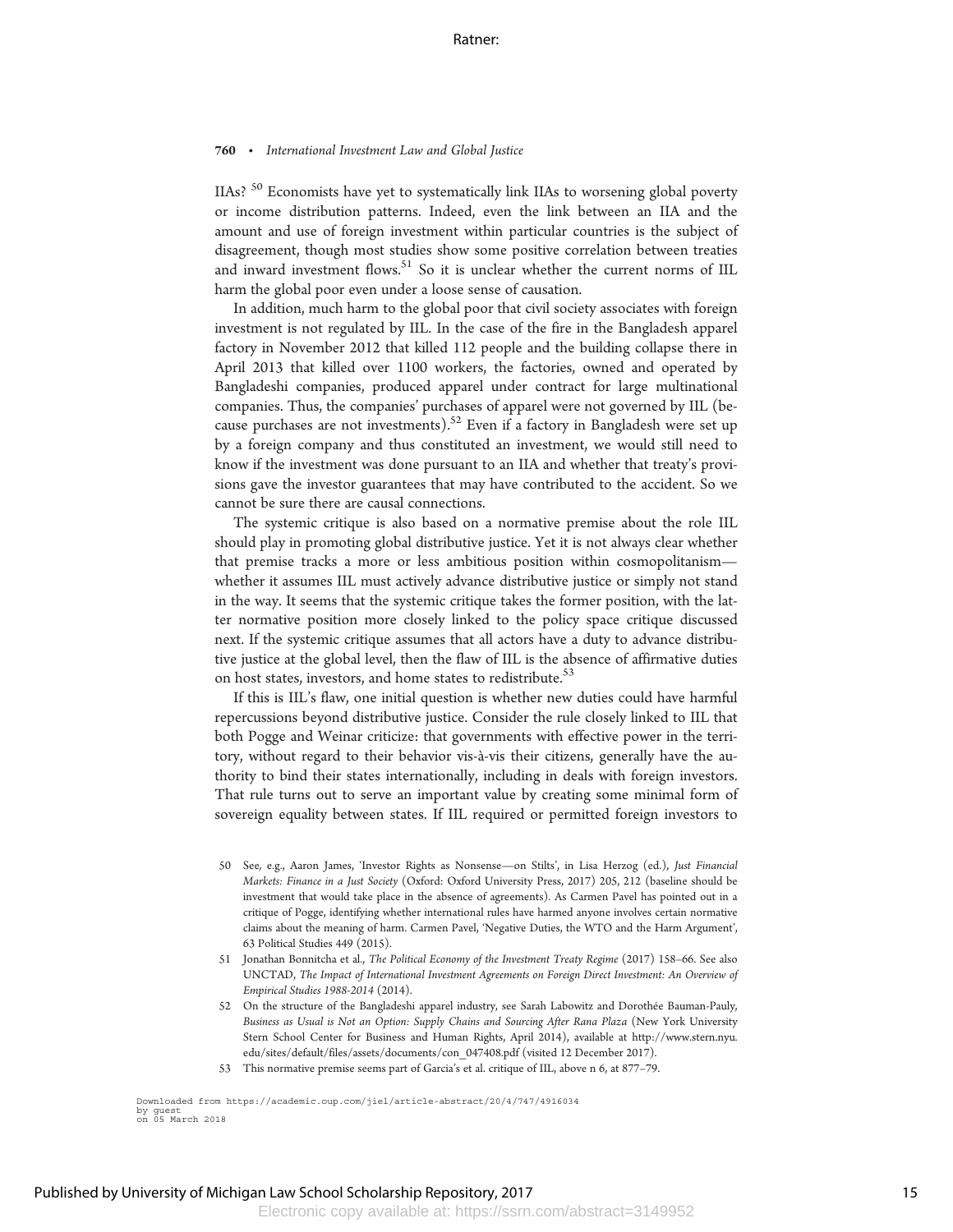ignore the government in power on the ground that it did not look out for the welfare of its people, powerful states could displace governments they did not like in favor of an opposition group. It is noteworthy that both Pogge and Wenar offer solutions to the resource privilege/curse that do not actually dispense with the international law rule they find so morally problematic.<sup>54</sup>

But suppose we can imagine an alternative form of IIL that promotes redistributive goals either across states (the cosmopolitan preference) or within them (the nationalist preference) without harming other important values. The question then becomes whether investment law is the right 'institutional site', in Kok-Chor Tan's phrase, for such a redistributive agenda, a point made by Joel Trachtman in the trade context.55 Certainly one could develop IIAs with commitments by host states and home states to promote or allow investments that help address poverty.<sup>56</sup> But the most direct avenue for redistribution might be to fund bilateral and multilateral programs that help the state improve its taxation system, or to impose direct wealth transfers. In a similar vein, the best way to avoid future Rana Plazas may be to build on programs such as the one European companies set up to monitor conditions in factories from which they buy apparel.<sup>57</sup> Those seeing IIL as morally deficient for not doing more to address gross inequities in wealth distribution have, it seems, a responsibility to demonstrate that proposed reforms to IIL would advance that goal compared to alternatives. Failure to do so is to act with what Eric Posner and David Weisbach have called policy 'blinders' in the climate change context.<sup>58</sup> Rectifying global poverty is about consequences, not just motivations.

Yet the search for the right site for distributive justice should not ask too much. Global redistributive justice may well require multiple institutional sites or entry points, and it places too high a burden on those proposing alternatives to the status quo to demonstrate that their alternative is the best one. Obviously, questions of feasibility will enter into play in assessing the various choices of institutional sites.

## IV. THE POLICY SPACE CRITIQUE AND GLOBAL JUSTICE

The policy space critique is narrower than (though in a sense derivative of) the systemic critique in that it focuses on the effects of specific provisions IIL on policy choices of host states. And philosophical accounts of global justice provide important arguments in its favor. Cosmopolitan arguments endorsing the systemic critique

- 54 Pogge proposes states adopt a constitutional amendment to prevent them from selling assets if their governments are authoritarian. Pogge, above n 22, at 168–72. Wenar calls for importing states to link importation of products from a state to the basic human rights practices of the exporting government. See Wenar, above n 37, at 283–312.
- 55 Tan, above n 29, at 205; Joel P. Trachtman, 'Doing Justice: The Economics and Politics of International Distributive Justice', in Chios Carmody et al. (eds), Global Justice and International Economic Law: Opportunities and Prospects (Cambridge: Cambridge University Press, 2012) 273, 276–77.
- 56 For one suggestion, see Karl P. Sauvant, 'Reforming the International Investment Regime: Two Challenges', in Julien Chaisse et al. (eds), Asia's Changing Investment Regime: Sustainability, Regionalization, and Arbitration (Singapore: Springer, 2017) 41.
- 57 See Accord on Fire and Building Safety in Bangladesh, 13 May 2013, available at http://bangladeshaccord. org/wp-content/uploads/2018-Accord-full-text.pdf (visited 12 December 2017).
- 58 Eric A. Posner and David Weisbach, Climate Change Justice (Princeton: Princeton University Press, 2010) 73–75.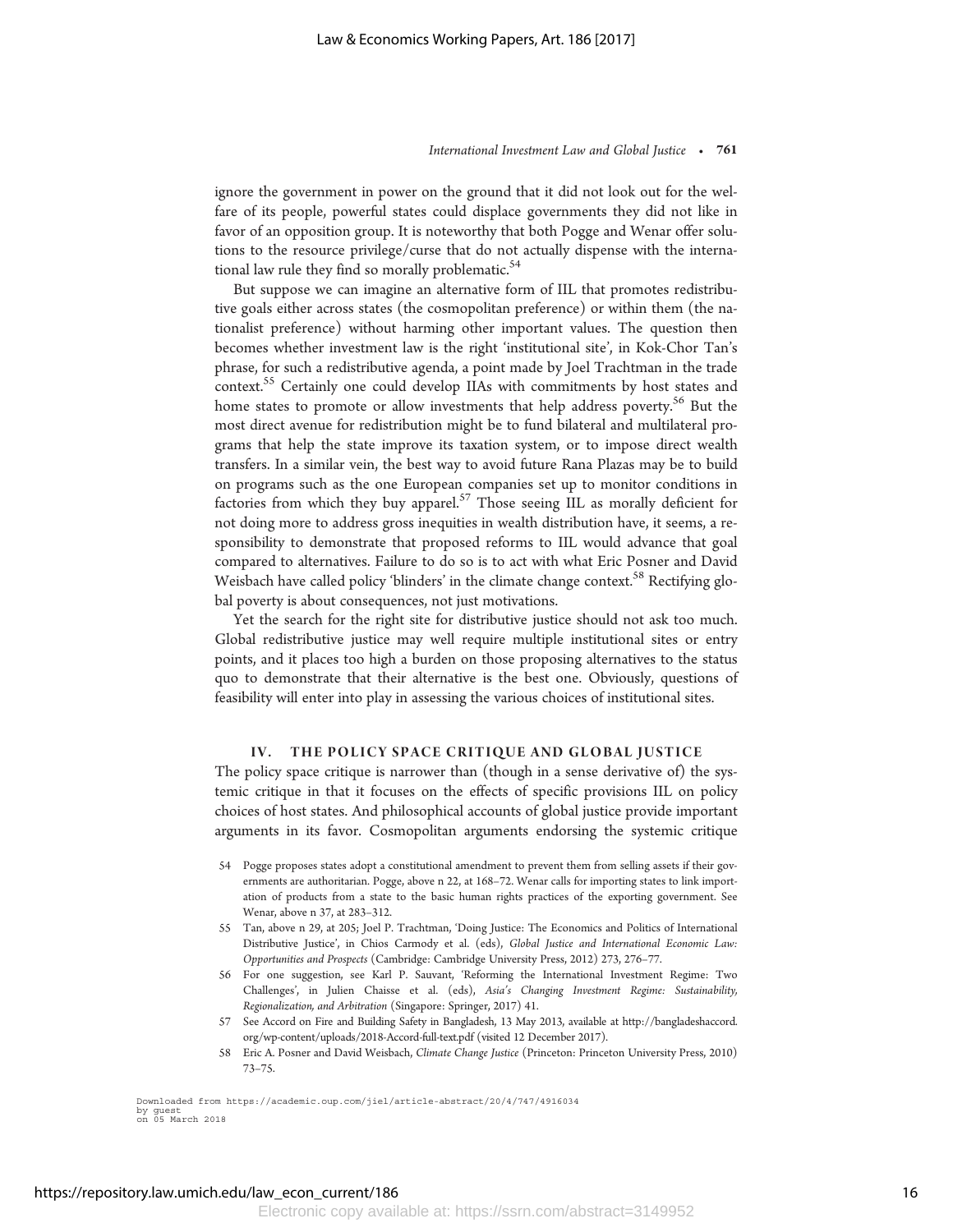apply a fortiori to the policy space critique. Even the more anti-cosmopolitan accounts of distributive justice at the international level, such as Rawls' or Miller's, would criticize a set of international rules that make it difficult for the state to carry out its responsibilities to improve the economic welfare of its people. A statist may or may not care whether IIL promotes global redistribution, but if it stands in the way of the state helping its own people, then it would seem presumptively unjust.<sup>59</sup> In that sense, scholars of global justice, whether cosmopolitan or statist, help us identify a potential moral flaw with the system of rules in IIL.

The policy space critique, in other words, is yet another a moral critique of IIL. Yet the persuasiveness of the critique, like that of the systemic critique, requires unpacking its empirical and normative premises. Two norms at the center of the critique offer useful examples for understanding the critique and the role of global justice scholarship in revealing its vulnerabilities.

#### A. Fair and equitable treatment requirements

Advocates of the policy space critique point, among other things, to arbitrations addressing claims by investors that certain regulations by the state in the area of public health amounted to a denial of FET to the foreign investor. For example, in four early cases, arbitral tribunals set the bar for an FET violation rather low, rejected the state's public health justification, and left the host state in most cases liable for large damages. At the same time, the tribunals spent significant time acknowledging the state's legitimate policy space, and the rulings seemed to turn on a finding of a lack of connection between the words and deeds of the state and the merits of its dispute with the claimant. The tribunals generally found that the state authorities were acting for a narrow political gain, including by inflaming public opinion, rather than a legitimate concern for public health.<sup>60</sup> Indeed, the host states did not argue that the laws were necessary to carry out their duties under human rights treaties.

The most important arbitral ruling on FET and public health to date, Philip Morris v Uruguay, concerning the state's strict packaging and sales rules for cigarettes, upheld those rules in strong terms.<sup>61</sup> Philip Morris suggests that FET can be interpreted by tribunals in a way that allows the state to protect the human rights of its inhabitants as long as the state follows certain basic processes fair to the claimant notably not acting in an arbitrary manner (i.e. reasonableness, rather than scientific perfection) and adhering to 'specific undertaking or representations' made to the investor that induce reliance (not maintain all legislation).<sup>62</sup>

- 59 See, e.g., Miller, above n 22, at 253 (need for 'international order whose rules allow poor societies adequate opportunities to develop').
- 60 See Técnicas Medioambientales Tecmed S.A. v Mexico, ICSID Case No. ARB (AF) 00/2, Award, 29 May 2003, paras 160–64; Azurix Corp. v Argentine Republic, ICSID Case No. ARB/01/12, Award, 14 July 2006, paras 144, 372, 374-77; Compañía de Aguas de Aconquija S.A. and Vivendi Universal S.A. v Argentina, ICSID Case No. ARB/97/3, Award, 20 August 2007, paras 7.4.26–7.4.31; Biwater Gauff (Tanzania) Ltd v United Republic of Tanzania, ICSID Case No. ARB/05/22, Award, 24 July 2008, paras 602, 626–28, 654, 696, 698, 707, 709.
- 61 Philip Morris Brands v Oriental Republic of Uruguay, ICSID Case No. ARB/10/7, Award, 8 July 2016.
- 62 Ibid, paras 410, 420, 422–26.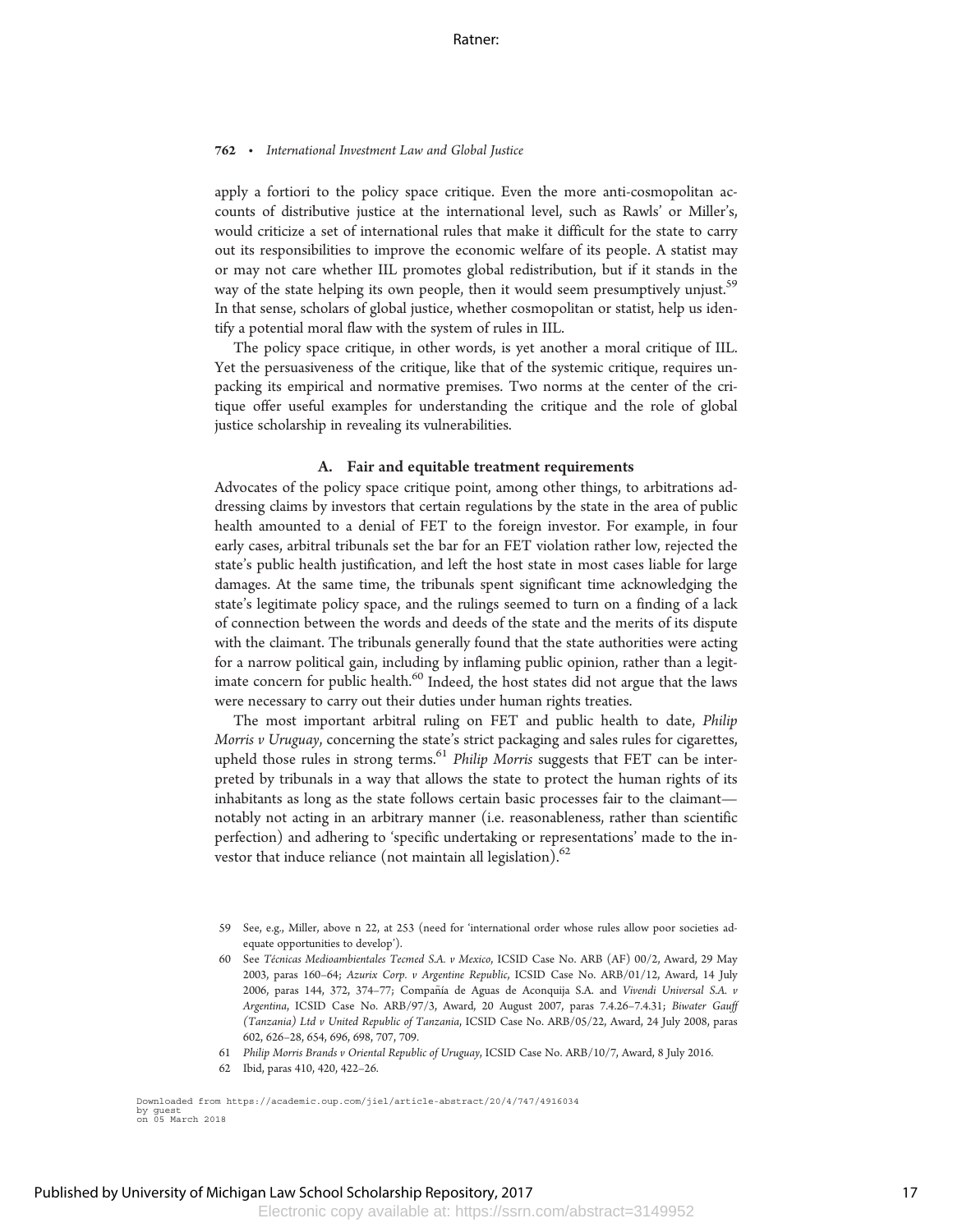These cases can be interpreted in a variety of ways. I read tribunals' rulings thus far, for the most part, as not forcing states to choose between their IIA obligations and securing the basic human rights of their people.<sup>63</sup> David Schneiderman has offered a starkly different view of some of the earlier disputes, arguing that the tribunal did force the state into such a choice, as the state acted in the interests of public health, and that its response to public pressures and a public health purpose should not be viewed as alternatives.<sup>64</sup> Moreover, the *Philip Morris* ruling was 2-1, suggesting the tenuousness of the holding. And its interpretation of FET still seems to privilege specific commitments to the investor over the state's duty to protect human rights if there were a direct conflict between them, leaving open the possibility that Uruguay would have lost if it had made such commitments.

We can also disagree about the real-world impact of these decisions on other states, for part of the policy space critique is that IIA litigation makes other states reluctant to regulate to protect residents' right to life or health for fear of an expensive case brought against them. It is difficult to know whether states will refrain from safeguarding key economic rights of their residents for this reason, but the losses suffered by states in some cases are likely in the minds of government lawyers advising states on avoiding the risk of suits by foreign investors (a factor that also plays into the choice to allow investor-state arbitration in the IIA).<sup>65</sup> The economic research is, at this stage, woefully incomplete—with no quantitative evidence (though some anecdotal evidence) of regulatory chill by states that enter into IIAs.<sup>66</sup>

But one's ultimate evaluation of the policy space critique depends not only on these empirical questions, but also on taking a normative position on what IIL must or must not do. In a recent book, I proposed evaluating the morality of many of the core rules of international law—not just those of IIL—according to a nonideal, 'thin' standard of global justice that takes account of certain realities of the existing international system. These realities include states as the primary actors, international institutions with limited enforcement capacities, and, most significantly, the continued danger of interstate and intrastate wars—a factor that many philosophers assume away. Under that view, any norm of international law that prevents the state from protecting the basic human rights of its people, including their basic economic rights, is morally suspect. $67$  Because the cases, at least as I interpret them, did not force the host state to choose between investor rights and its duty to protect basic human rights, we have a good moral argument against (or, at a minimum, one fewer moral argument in favor of) the policy space critique.

- 63 For detailed analysis, see Ratner, above n 4, at 353–59.
- 64 See Schneiderman, above n 8, at 64–70, 119–24. See also Public Statement on the International Investment Regime, 31 August 2010, para 5, available at www.osgoode.yorku.ca/public-statement/docu ments/Public\_Statement\_(final)\_ (Dec\_2013).pdf (visited 12 December 2017).
- 65 See generally Engela C. Schlemmer, 'An Overview of South Africa's Bilateral Investment Treaties and Investment Policy', 31 ICSID Review 167, 185–89 (2016).
- 66 Bonnitcha et al., above n 51, at 239–44; Sergio Puig, 'Tobacco Litigation in International Courts', 57 Harvard International Law Journal 383, 412 (2016); Claire Prevost and Matt Kennard, 'The Obscure Legal System that Lets Corporations Sue Countries', The Guardian, 10 June 2015.
- 67 See Ratner, above n 4, at 64–90. To meet the standard of 'thin justice', rules must also advance, or at least not detract from, interstate or internal peace.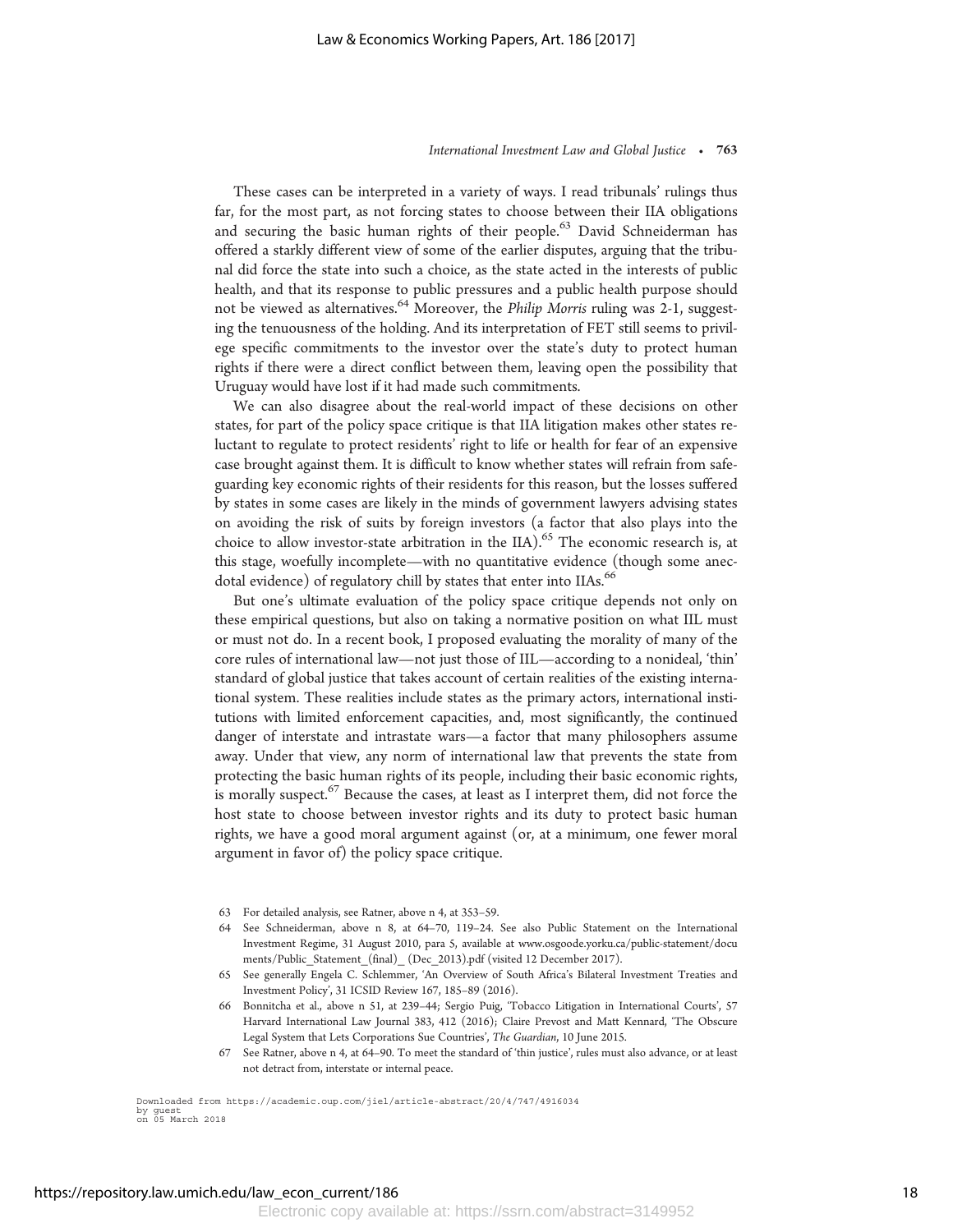But of course our moral position could—and, I would argue, should, in the case of evaluating norms of international economic law—be quite more demanding, one focused on distributive justice. Both cosmopolitan (interstate) and even nationalist (intrastate) conceptions of distributive justice insist that states do more than guarantee basic economic rights to their residents; they must engage in other measures to improve the welfare of their citizens, e.g., by increasing spending on education, or devoting more money to infrastructure. If in the course of such changes they breach specific commitments they have made to foreign investors, then FET clearly could prevent them from engaging in some modalities for meeting out distributive justice.

But the policy-space critique of FET still needs to be more explicit on the relative value of distributive justice and commitments to investors. Some approaches to global justice may see little or no value in a state's preservation of its promises to foreign investors if it prevents the state from engaging in distributive justice. Aaron James has recently argued that the legitimate expectations of investors must be subordinated to an overall system of cooperation between states that addresses the needs of the worst-off.<sup>68</sup> Indeed, it could be argued that violations of FET actually serve to transfer resources from rich to poor countries and thus further global distributive justice. Others might see an inherent value in preservation of promises. Still others, more consequentialist in outlook, might criticize as deficient a principle in which the state can redistribute wealth in breach of commitments to foreign investors if it ends up deterring investment that may be economically beneficial to the state.

When the policy space critique is examined through the lens of global justice, we are better able to judge its persuasiveness with respect to FET rules. In other words, we must have a position about the real-world effect of the rule, as well as a standard of distributive justice that tells us what the state must be allowed to do (and FET must not be allowed to prevent), to appraise the critique. Even as scholars will differ about the data and the relevant moral standard, it becomes clear that FET is certainly not, as some investment law scholars have suggested, some embodiment of an ideal balance between the need for stability and change.<sup>69</sup>

#### B. Expropriation limits

IIL's rule on expropriations raise similar questions from the perspective of distributive justice. Both treaties and custom generally require the state to compensate a foreign investor at market value when it takes private property. In addition, tribunals continue to find some governmental actions to cross the line to compensable expropriations, even as they reject most governmental regulatory actions as nonexpropriatory.<sup>70</sup> To take an obvious case of expropriation, what if, in the name of assuming its

<sup>68</sup> Aaron James, Fairness in Practice: A Social Contract for a Global Economy (Oxford: Oxford University Press, 2012) 240–41; for his even more expansive claim that state promises to investors have no moral value, see James, above n 50.

<sup>69</sup> See Roland Kläger, 'Fair and Equitable Treatment' in International Investment Law (Cambridge: Cambridge University Press, 2011) 153 (FET as 'an embodiment of justice'); Ioana Knoll-Tudor, 'The Fair and Equitable Treatment Standard and Human Rights Norms', in Pierre-Marie Dupuy et al. (eds), Human Rights in International Investment Law and Arbitration (Oxford: Oxford University Press, 2009) 310, 341–43.

<sup>70</sup> See generally Steven R. Ratner, 'Regulatory Takings in Institutional Context: Beyond the Fear of Fragmented International Law', 102 American Journal of International Law 475 (2008).

Downloaded from https://academic.oup.com/jiel/article-abstract/20/4/747/4916034 by guest on 05 March 2018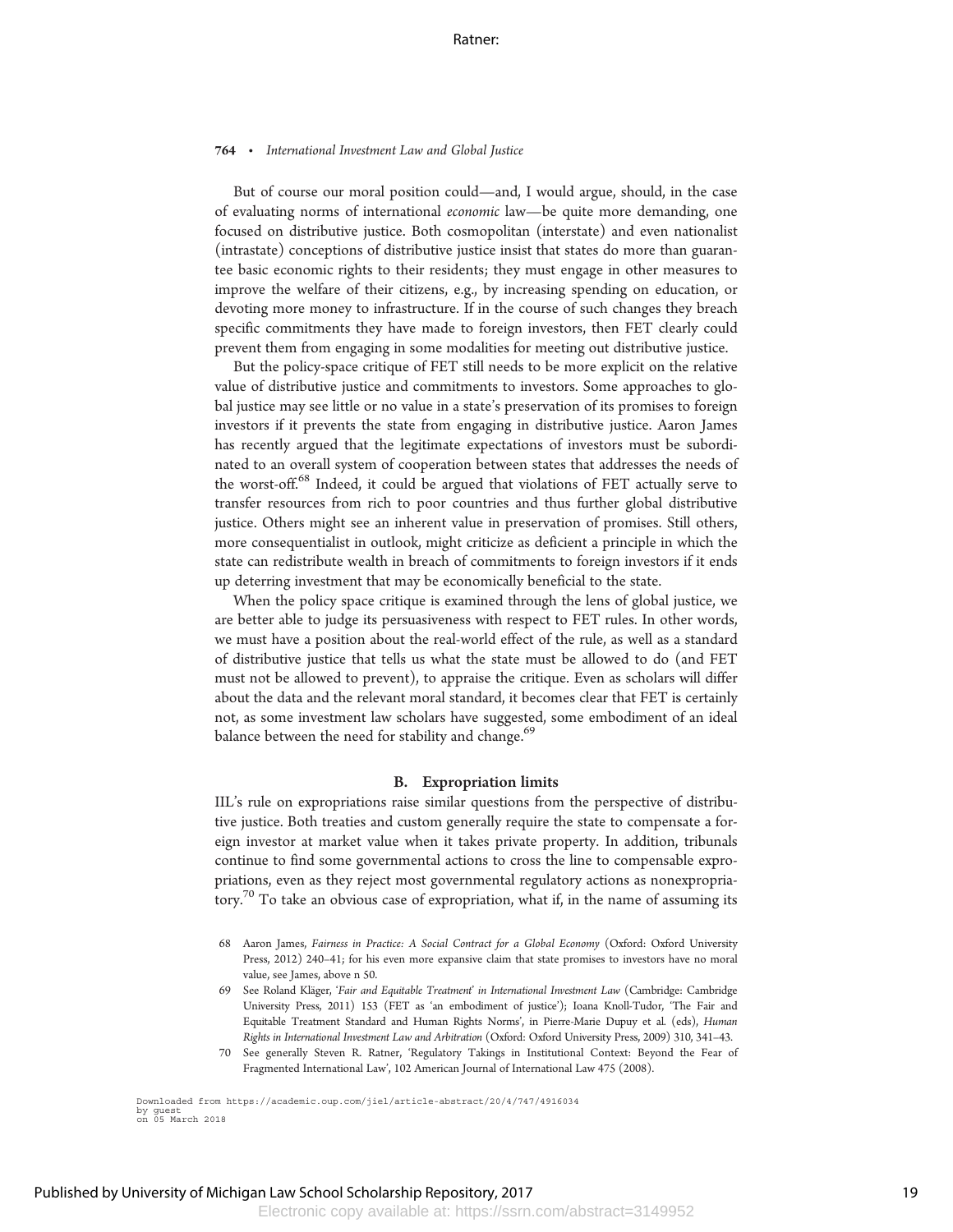responsibilities for its people, the state engages in outright confiscation of foreign property, e.g., the large-scale seizure of land from US landowners by Mexico in the 1930s? Or suppose a foreign-owned mine is operated such that few of its profits remain at home, and the state decides that it needs to take it over to provide revenue to build schools for its population? Or suppose these actions are taken against industries regardless of nationality, affecting both domestic and foreign investors?<sup>71</sup>

IIL has incorporated the possibility of allowing states some flexibility about expropriation for redistributive purposes—very obliquely—in two ways. First, the World Bank Guidelines for the Treatment of Foreign Investment recognize the possibility that in case of expropriatory measures by a state as part of 'large scale social reforms under exceptional circumstances', full compensation is not legally required. However, those measures must be 'comprehensive [and] non-discriminatory'—presumably not targeted at foreign investors—and the Guidelines did not endorse the position that no compensation was needed.<sup>72</sup> The Guidelines, moreover, are not binding, and I am not aware of any provisions in IIAs allowing for such exceptions. In what could have been a test of this provision, in 2006, a group of Italian nationals sued South Africa alleging that its law transferring ownership of certain mines to black South Africans was an illegal expropriation. However, the two sides settled the case before any tribunal ruling.<sup>73</sup>

Second, the possibility that a state can invoke an emergency clause in an IIA or even assert the customary law defense of necessity provides a small opening to the possibility that a taking of property without compensation would not trigger legal liability for the state. (These clauses also insulate FET violations from liability as well.) Yet, for the most part, tribunals remain fairly unpersuaded when states invoke either of these two options.<sup>74</sup> In particular, the standard for the necessity defense remains very high.

From the perspective of global justice, because a legal requirement of full compensation discourages the state from undertaking some redistributive actions, it works directly contrary to (i) cosmopolitan visions of distributive justice—by preventing some forms of transnational movement of wealth to poor states, and (ii) nationalist visions—by preventing states from rearranging domestic wealth. Thus, although the FET requirements may constrain the state on a more ongoing basis, it is the compensation requirement for expropriation, which is the bedrock of IIL and generally accepted even among proponents of the policy space critique,<sup> $\frac{7}{5}$ </sup> that has the greater potential to stand in the way of redistribution, both globally and domestically.

Expropriation without compensation sounds, of course, highly illegal to the international lawyer today, though one should note that developing states advocated this

- 71 For the sake of brevity, I leave aside the complicated question of taxation and its links to expropriation.
- 72 World Bank Guidelines on the Treatment of Foreign Direct Investment, art. IV.10, available at www.ita law.com/documents/WorldBank.pdf (visited 12 December 2017).
- 73 Piero Foresti et al. v Republic of South Africa, ICSID Case No. ARB(AF)/07/1, Award, 4 August 2010 (discontinuing proceedings after settlement).
- 74 See the discussion in Ratner, above n 4, at 364–70.
- 75 See, e.g., Schneiderman, above n 8, at 80–88, 122–23 (focusing on misreading of criteria for indirect expropriation, not direct takings).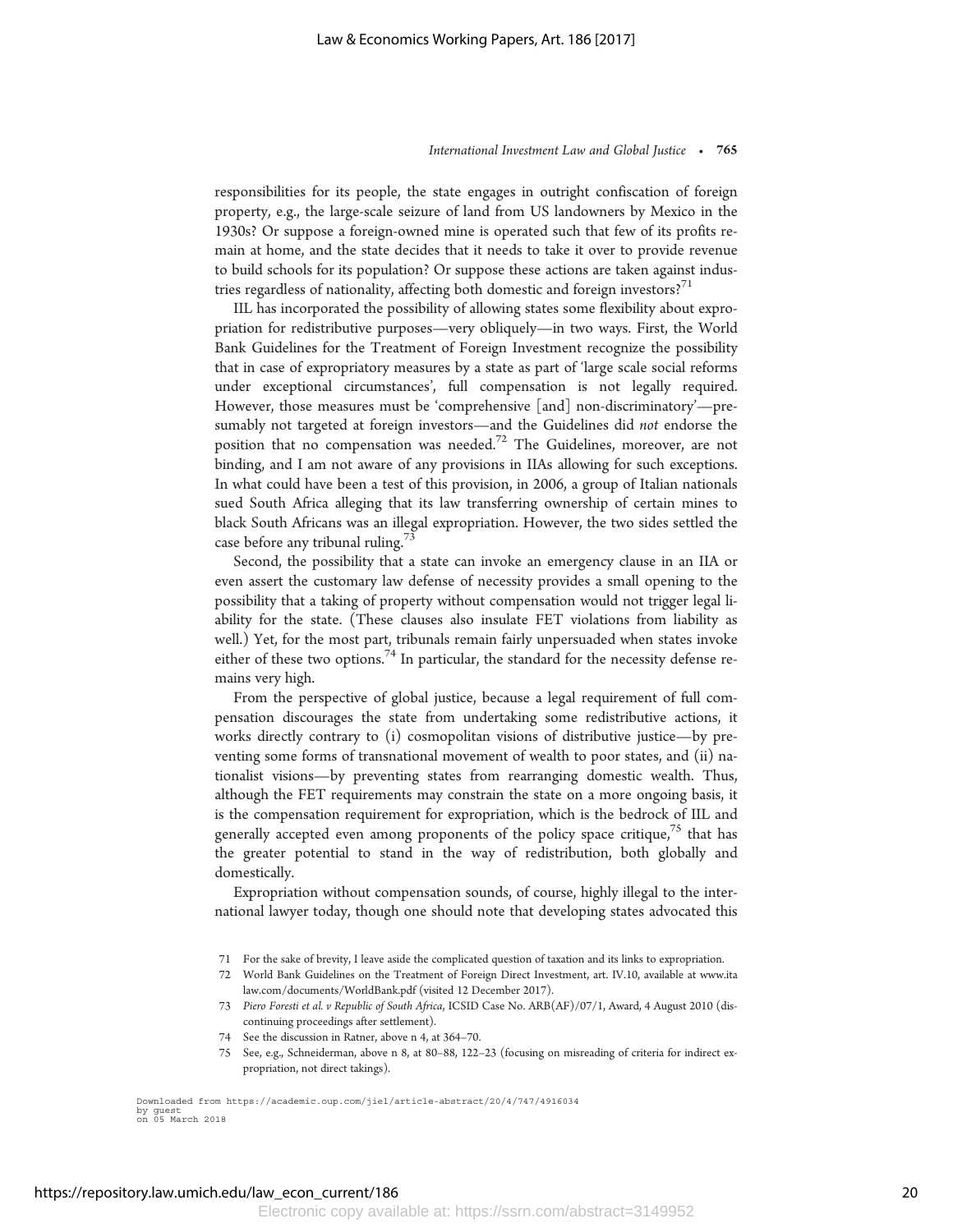possibility for many years.<sup>76</sup> But from the perspective of distributive justice, it is a morally defensible way to redistribute wealth. The morality of an uncompensated taking turns on the initial distribution of wealth, the means by which various property holders came to possess their property, the utility associated with the use of the property by the property-holders as compared to the public, the authority of the entity engaging in the distribution, and other factors.<sup>77</sup> So a blanket moral prohibition on taking of property without compensation seems quite simplistic.

For the policy space critique of expropriation provisions to be persuasive as a philosophical matter, we still need a theory of when the state should be able to take foreign property without compensation. (We also need empirical validation of the effect of expropriation provisions in IIAs.) And if we are to criticize the high bar that tribunals have set for the doctrine of necessity, we also need a theory of when the state ought to be able to ignore not merely specific commitments to the investor, or even its property rights, but all the commitments it has made in the treaty, not only to the investor but to its home state.

#### V. THE INSTITUTIONAL CRITIQUE AND PROCEDURAL FAIRNESS

Philosophical approaches to global distributive justice offer fewer insights regarding the institutional critique. That critique is about the actors responsible for the decision making under IIL, with arbitral tribunals in the crosshairs. If we see the institutional critique as merely a claim that the institutions produce outcomes that are likely to constrain the policy space of states to undertake their responsibilities to their populations, then it is no more than a category of the policy space critique, and the approaches of global justice would allow us to parse it.<sup>78</sup> But the institutional critique is really quite different, for it is focused on *processes* far more than outcomes. Those processes themselves might be evaluated under substantive principles of global justice. For instance, the argument that investor-state arbitration is preferable to espousal by states essentially claims that that arbitration advances peace, which might argue for its 'thin justice' (if, of course, that process does not itself undermine respect for basic human rights).

But the real force of the institutional critique is not that the arbitral process is unjust in a thin or even thickly distributive sense, but that it is *unfair*, or, we might say procedurally unjust.<sup>79</sup> Societies have a particular set of expectations about the appropriate processes for the promulgation, interpretation, and enforcement of legal norms; their faith in and general acceptance of (and perhaps even their legal duties to respect) legal rules turn on these expectations. If, for instance, institutions do not

- 76 See, e.g., GA Res. 3171 (1973), para 3 ('each State is entitled to determine the amount of possible compensation').
- 77 See generally Christian Barry, 'Redistribution', in Stanford Encyclopedia of Philosophy (2014), available at www. plato.stanford.edu (visited 12 December 2017). See also Andrea L. Peterson, 'The Takings Clause—In Search of Underlying Moral Principles—Part II: Takings as Intentional Deprivations of Property Without Moral Justification', 78 California Law Review 53 (1990) (claiming courts make a moral judgment as to whether the government's action is in response to a prior wrong, or to prevent a future wrong, by the property owner).
- 78 For an example linking all three critiques, see John Gerard Ruggie, 'Multinationals as Global Institution: Power, Authority, and Relative Autonomy', 11 Regulation and Governance (online version, 2017).
- 79 I use the term unfair advisedly, insofar as Rawls equated justice with fairness. See John Rawls, Justice as Fairness: A Restatement (Cambridge, Mass: Harvard University Press, 2001) 5–8.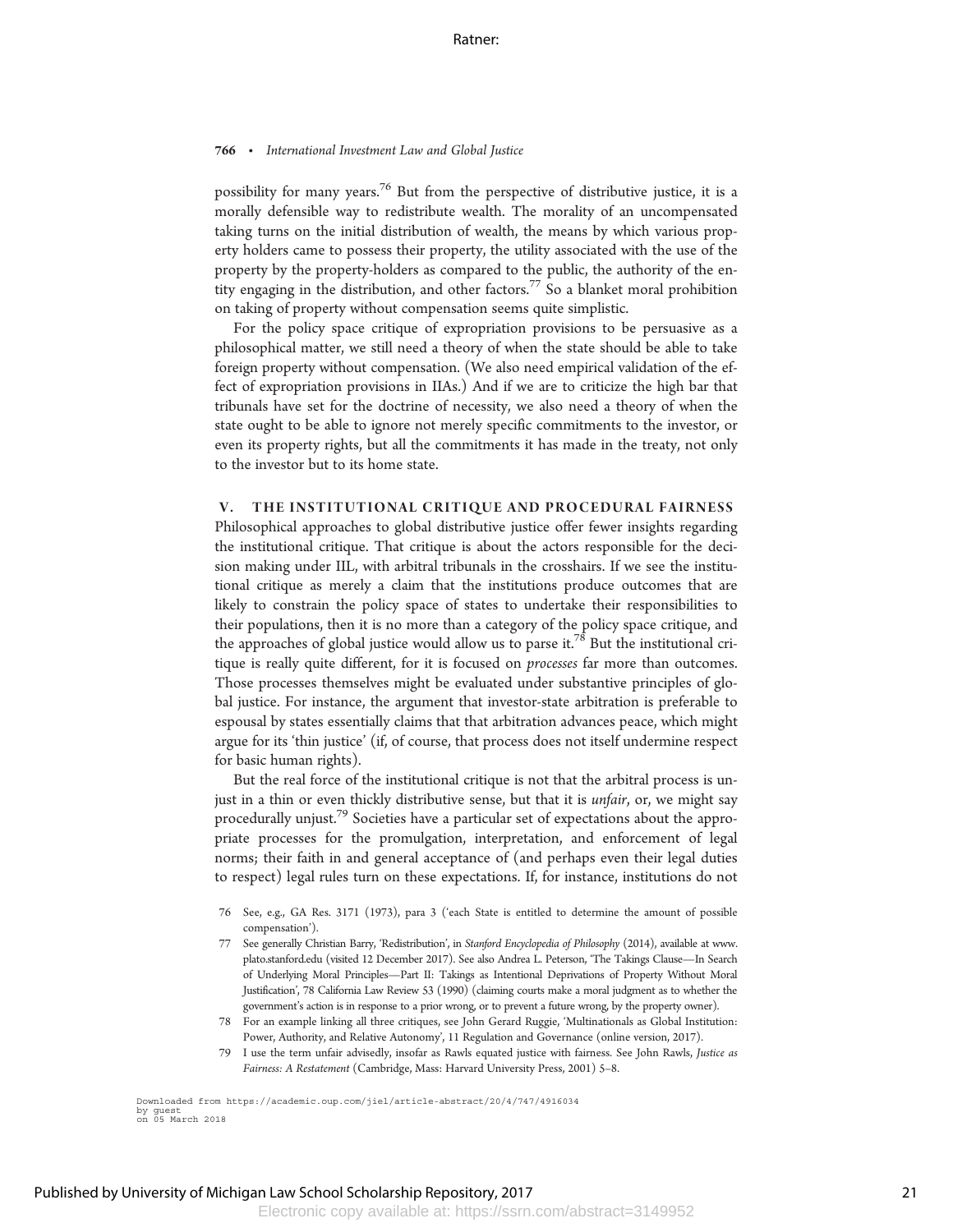meet these expectations about the process of interpreting rules in situations where parties expect disputes to be decided in accordance with the rules, those parties regard the institutions as acting unfairly. Although the claim of unfairness may get more traction publicly when it is linked with specific outcomes (e.g. large judgments against host states), the essence and strengths of the critique hold even if we do not look at the holdings of the tribunal. So even a decision that undercuts the policyspace critique, like Philip Morris, can still be unfair with respect to the process of decision making.

Here is where legal philosophy offers its comparative advantage. While in some sense legal philosophy might be at the edge of philosophical work on global justice, it is better viewed as a cognate discipline in light of its persistent engagement with questions of justice and fairness. And it clearly offers important frameworks for appraising the institutional critique. Lon Fuller, for instance, identified criteria for what he called the internal morality of the law—factors that in his view make a rule a legal rule (as opposed to a social or other rule) and a system of governance a legal system.<sup>80</sup> Fuller's larger point was that the fidelity of the governed to the law turns on certain attributes of the law and the way that it is administered.<sup>81</sup> Jeremy Waldron has usefully built on Fuller's insights to speak about the notion of the rule of law as going beyond rules meeting Fuller's criteria to extend to procedural fairness in the administration of the rules—a sort of due process for the participants.<sup>82</sup> The institutional critique is based on the shortcomings in that procedural fairness.

On a superficial level, IIL could be said to be implemented through a fair process. Arbitral tribunals have accepted practices—what Thomas Carbonneau calls 'the arbitral legal culture'.<sup>83</sup> Arbitrators who treat their profession seriously will do certain obvious things to further that end—notably decide only matters within the scope of the arbitration, utilize rules that treat each party equally, and write opinions that rely on persuasive legal reasoning. That culture includes several additional components: (i) repeat players, notably the arbitrators and counsel who appear in many cases, as well as secretariat officials from institutions like ICSID or the Permanent Court of Arbitration; (ii) ethical constraints on arbitrators, e.g., concerning their relationship with the parties that appoint them; $84$  and (iii) a desire by arbitrators to get reappointed to future arbitrations, as a result of which their opinions will stay within the mainstream of legal opinion. All of these might be said to provide a form of fairness to the parties, and that process still has many defenders.

Though a full discussion of these debates is beyond the scope of this article, it is important to see how the concept of the rule of law strongly supports the

80 Lon Fuller, The Morality of Law (New Haven: Yale University Press, 1964) 38–94.

- 82 Jeremy Waldron, 'The Concept and the Rule of Law', 43 Georgia Law Review 1, 6–9 (2008); Jeremy Waldron, 'Are Sovereigns Entitled to the Benefits of the International Rule of Law?' 22 European Journal of International Law 315, 316–17 (2011).
- 83 See Thomas E. Carbonneau, 'Arbitral Law-Making', 25 Michigan Journal of International Law 1183, 1199  $(2004).$
- 84 See, e.g., International Bar Association, IBA Guidelines on Party Representation in International Arbitration (2013), available at http://www.ibanet.org (visited 12 December 2017).

<sup>81</sup> Ibid, at 41.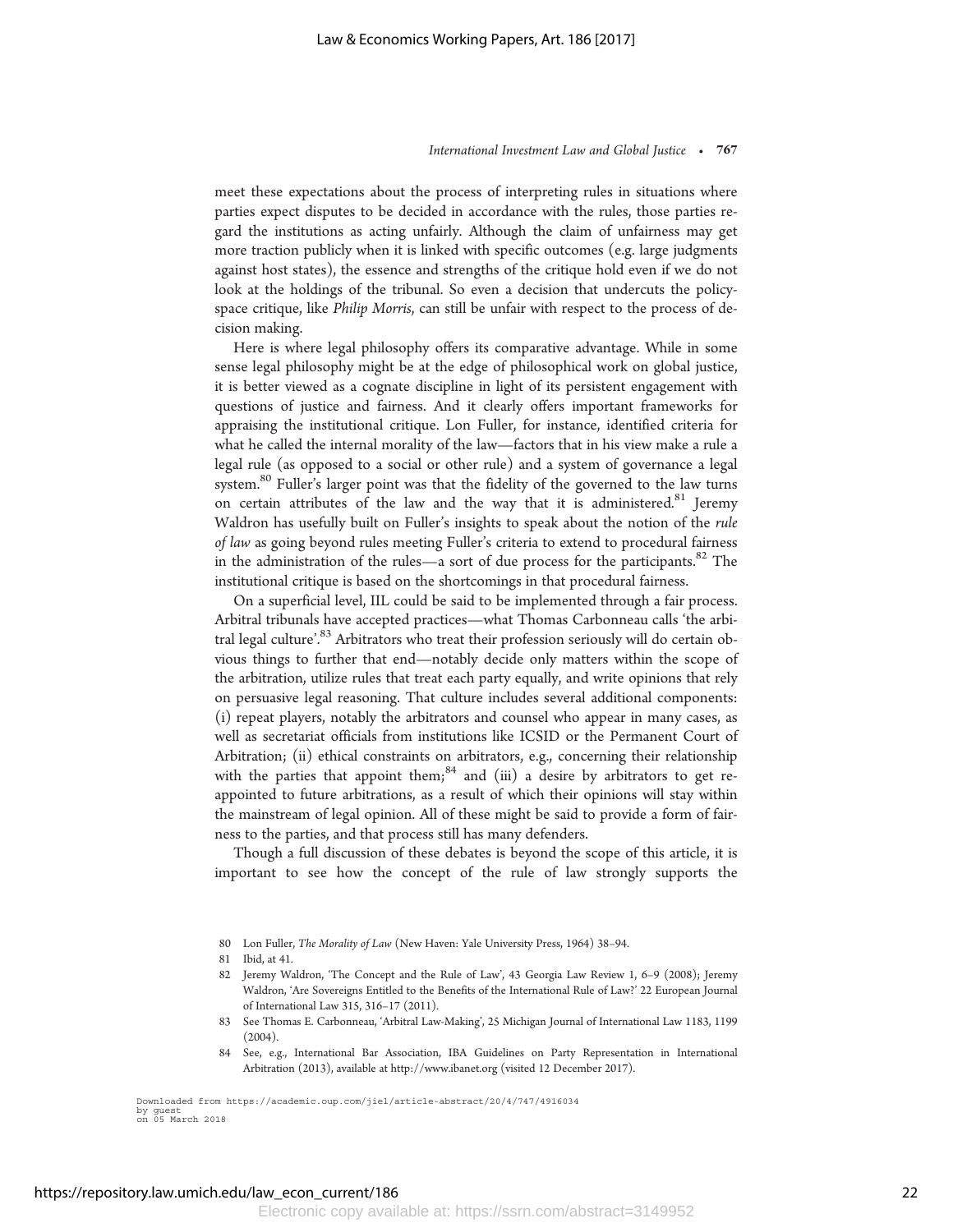institutional critique. The connection between these two was captured by Gus Van Harten over a decade ago, when he characterized the disputes between foreign investors and host states as public law disputes in light of the stakes for host states the key repeat players—in adjusting national policies to IIA standards and devoting significant resources to pay damages, with open-ended exposure to arbitration by foreign investors. The resolution of those public law disputes needs to meet a procedural standard required for those sorts of claims—one associated with the rule of law.<sup>85</sup> The current controversies are thus not about narrow issues regarding the conduct of arbitration, but the fundamental compatibility of the arbitral model with the rule of law.

### A. Impartiality as a demand of the rule of law

A primary characteristic of the rule of law is put by Waldron as follows:

The Rule of Law is not just about general rules; it is about their impartial administration .... A procedural understanding of the Rule of Law requires not only that officials apply the rules as they are set out; it requires application of the rules with all the care and attention to fairness that is signaled by ideals such as 'natural justice' and 'procedural due process'.<sup>86</sup>

Impartiality and the perception thereof are lodestars of the rule of law. $87$  From that perspective, it is worth briefly summarizing the most important shortcomings of the status quo.

(1) The investor-state arbitral process still suffers from the appearance of partiality for at least three reasons.

- First, parties generally nominate arbitrators because they predict that their picks are likely to side with them; and the arbitrators themselves may see the likelihood of future appointments as linked to ruling for the side that appointed them. Those expectations by litigants and possible predispositions of arbitrators (and even fears of collusion between counsel and arbitrators) create a perception of partiality by both the litigants and outside audiences.<sup>88</sup> That factor alone does not make the panel as a whole actually partial—and one could always argue that each
- 85 See generally van Harten, above n 9; See also Anthea Roberts, 'Clash of Paradigms: Actors and Analogies Shaping the Investment Treaty System', 107 American Journal of International Law 45, 63–68 (2013) ('public law paradigm' and its limitations).
- 86 Waldron, 'Concept', above n 82, at 7–8.
- 87 Lon Fuller, 'The Forms and Limits of Adjudication', 92 Harvard Law Review 353, 365 (1978). For a review of relevant caselaw on the appearance of partiality, see Office of the High Commissioner for Human Rights, Human Rights in the Administration of Justice: A Manual on Human Rights for Judges, Prosecutors and Lawyers (2003) 137–38.
- 88 See Jan Paulsson, 'Moral Hazard in International Dispute Resolution', 25 ICSID Review 339, 348–55 (2010) ('Disputants tend to be interested in one thing only: winning. They exercise their right of unilateral appointment, like everything else, with that overriding objective in view. The result is speculation about ways and means to shape a favorable tribunal ... Forgotten is the ideal of an arbitrator trusted by both sides.') (Ibid, at 352).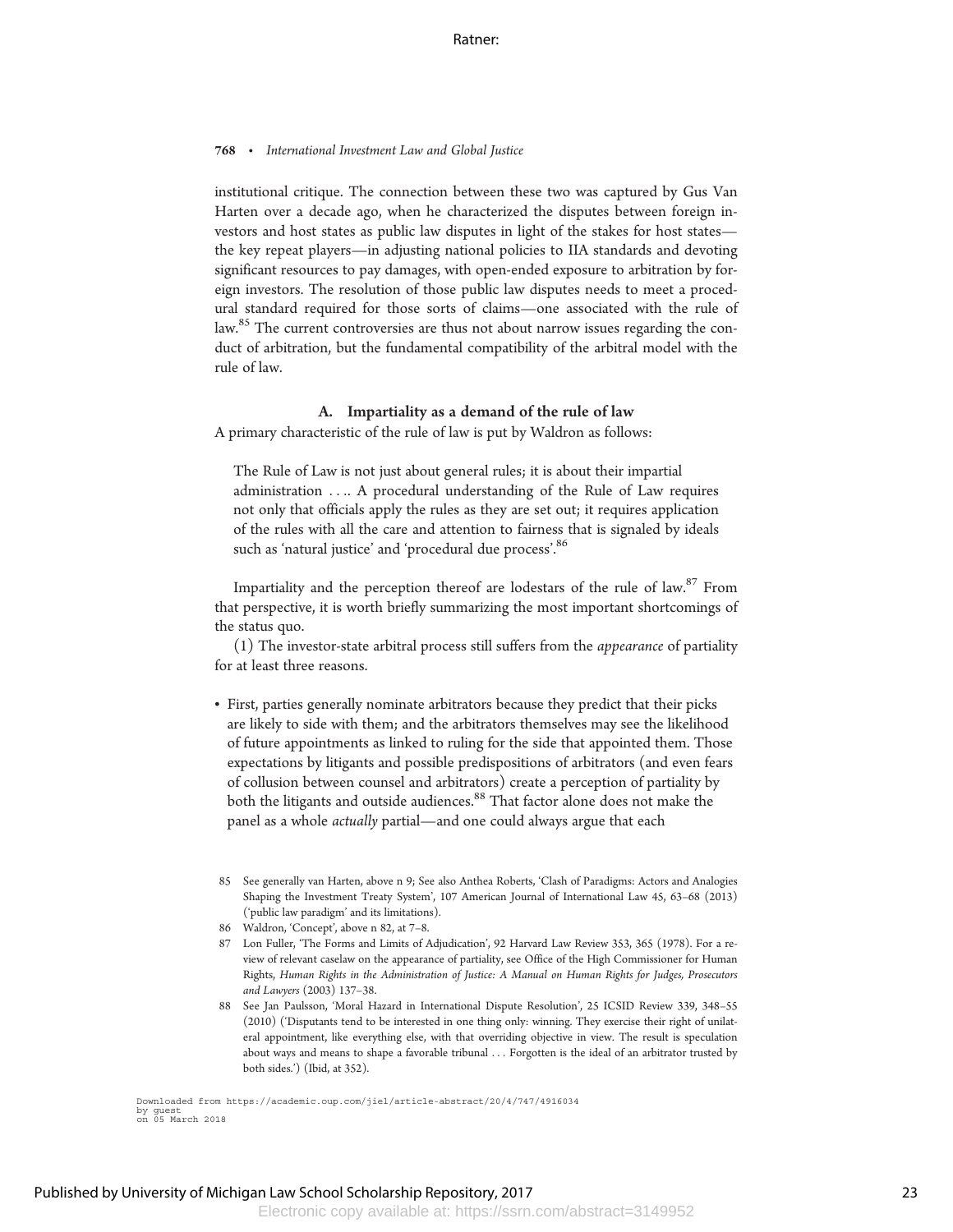party-appointed arbitrator's possible partiality is cancelled out by the other partyappointed arbitrator—but the perceptions of partiality are reinforced, not cancelled out, by party appointment.

- A second important shortcoming as a matter of perceptions is that of an incentive of all arbitrators to rule at least partially in favor of claimants to keep the pipeline of cases open in a system where generally only investors can sue.
- And finally, because arbitrators can simultaneously serve as counsel and work alongside other arbitrators as counsel, the perception remains that an arbitrator may be influenced in his or her ruling by the positions he or she is taking as counsel; and may have relationships with counsel in cases that suggest a lack of impartiality.<sup>89</sup>

The arbitral community has ethical rules about these issues, and party-appointed arbitrators have at times resigned in the face of challenges, but it remains uncommon for the other two arbitrators, or an appointing authority, to disqualify an arbitrator. Indeed, the practice of allowing two arbitrators to decide on the fate of the third raises its own concerns, as the two may be concerned not to offend the third, who might be—or whose law firm might be—in a position to appoint them in a future case.<sup>90</sup> In general, the arbitral community remains fairly dismissive of these concerns. A joint American Society of International Law-International Council for Commercial Arbitration report recently tried to wrestle with the possibility of more rigorous standards for disqualification of arbitrators, but ultimately called the double-hatting practice merely 'problematic' and refused to endorse the concerns about it.<sup>91</sup> The closed nature of the arbitral community and (what at least to me seems to be) the actual impartiality of many arbitrators acts as a barrier to arbitrators' willingness to accept the perception of partiality that is at the core of the institutional critique.

(2) The arbitral process lacks sufficient breadth of expertise beyond investment and commercial law. Human rights law, international environmental law, and other areas generally remain outside their expertise. A handful of arbitrations have mentioned human rights but tended to given it no special weight in evaluating host state defenses (in part because the state did not plead that it was required by a human rights treaty to breach an IIA).<sup>92</sup> And a number of investment panels or the states

<sup>89</sup> See Malcolm Langford et al., 'The Revolving Door in International Investment Arbitration', 20 Journal of International Economic Law 1, 321–31 (2017) (mapping prevalence of 'double-hatting').

<sup>90</sup> See Nathalie Bernasconi-Osterwalder and Diana Rosert, Investment Treaty Arbitration: Opportunities to Reform Arbitral Rules and Processes (International Institute for Sustainable Development, 2014), available at http://www.iisd.org/pdf/2014/investment\_treaty\_arbitration.pdf (visited 12 December 2017).

<sup>91</sup> Report of the ASIL-ICCA Task Force on Issue Conflicts in Investor-State Arbitration (2016), paras 128– 33, 170–71, available at www.asil.org/asil-icca-joint-task-force (visited 12 December 2017).

<sup>92</sup> See, e.g., SAUR v Argentina, ICSID Case No. ARB/04/4, 6 June 2012, Decision on Jurisdiction and Liability, paras 330–31; Suez, Vivendi, and AWG v Argentina, ICSID Case No. ARB/03/19, Decision on Liability, 30 July 2010, para 262; EDF International v Argentina, ICSID Case No. ARB/03/23, Award, 11 June 2012, para 912. See also Phoenix Action, Ltd v Czech Republic, ICSID Case No. ARB/06/5, Award, 15 April 2009, para 78 (denial of jurisdiction for 'investments made in violation of the most fundamental rules of protection of human rights, like investments made in pursuance of torture or genocide or ... slavery ...').

Downloaded from https://academic.oup.com/jiel/article-abstract/20/4/747/4916034 by guest on 05 March 2018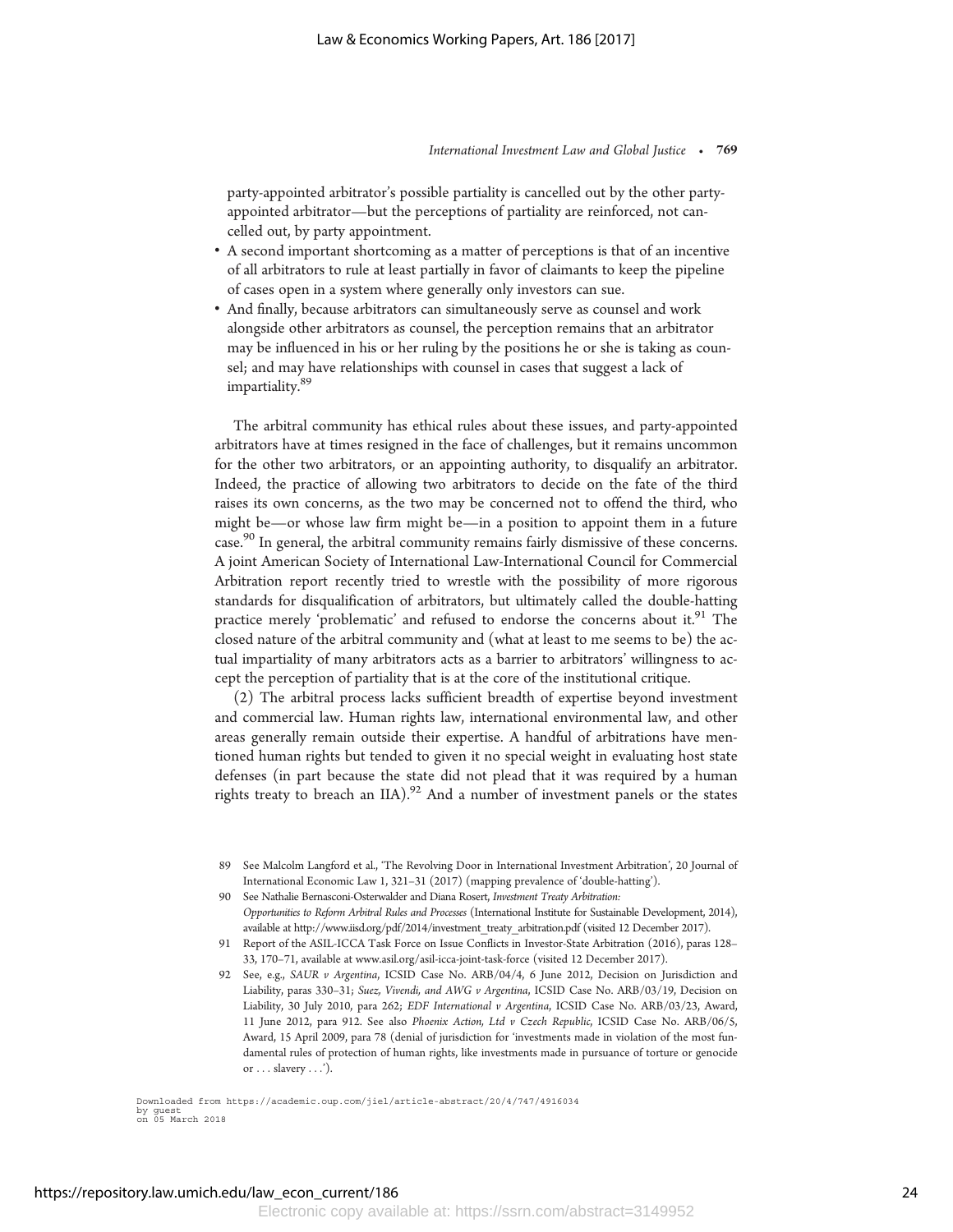signing IIAs have allowed for the submission of amicus curiae briefs from interested third parties, some of which have argued human rights concerns.<sup>93</sup> Although a few general international lawyers receive important appointments, on balance, the arbitral world is quite small in the investor-state area.<sup>94</sup>

Though arbitrators have shown some sensitivity to the legitimate regulatory needs of host states in the expropriation context and in some key cases under FET, as witnessed in Philip Morris—though even that case was decided by 2-1—the perception of partiality again demands that multiple perspectives be represented on panels.<sup>95</sup> Joost Pauwelyn has recently suggested that the professional identities of WTO DSB members as compared to investor-state arbitrators may have a significant effect on the rulings.<sup>96</sup> Additional expertise may be particularly important if states raise human rights and environmental counterclaims against investors, as has happened recently. $\frac{9}{2}$ This concern does not mean that human rights lawyers with no background in investment issues would be more qualified as arbitrators than the current crop, for arbitrators must obviously know substantive investment law and arbitral procedures. It rather suggests the need for at least some representation of different backgrounds and expectations.

Both of these perception-of-impartiality-driven aspects of the institutional critique strongly argue for replacement of the current system. The general principle ought to be for tribunals to resemble courts as much as possible in their composition, with full-time judges selected by states parties to an IIA, nonparty appointment, strict limits or bans on other work, and some form of job security. Though the full range of options is beyond the scope of this essay, certainly a multilateral court model would accomplish much in this regard. Yet the practicing bar of international arbitration generally remains quite resistant to these moves, calling them unnecessary, infeasible, self-destructive, and more.<sup>98</sup>

- 93 See NAFTA Free Trade Commission, Statement on non-disputing party participation (7 October 2003), available at www.state.gov/documents/organization/38791.pdf (visited 12 December 2017); Submission of the Quechan Indian Nation, Glamis Gold v United States, 19 August 2005, available at https://www. state.gov/documents/organization/52531.pdf (visited 12 December 2017).
- 94 Langford et al., above n 89; Sergio Puig, 'Social Capital in the Arbitration Market', 25 European Journal of International Law 387 (2014); for a harsher critique, see Corporate Europe Observatory, Who Guards the Guardians? The Conflicting Interests of Investment Arbitrators (November 2012).
- 95 As Fuller put the issue many decades ago:

In practice, however, another kind of 'partiality' is much more dangerous. I refer to the situation where the arbiter's experience of life has not embraced the area of the dispute, or, worse still, where he has always viewed that area from some single vantage point. Here a blind spot of which he is quite unconscious may prevent him from getting the point of testimony or argument. By and large I think the decisions of our courts in commercial cases do not represent adjudication at its highest level. The reason is a lack of judicial 'feel' for the problems involved.

Fuller, above n 87, at 391.

- 96 Joost Pauwelyn, 'The Rule of Law without the Rule of Lawyers? Why Investment Arbitrators are from Mars, Trade Adjudicators from Venus', 109 American Journal of International Law 761 (2015).
- 97 See above n 45.
- 98 For a few examples, see Piero Bernardini, 'Reforming Investor-State Dispute Settlement: The Need to Balance Both Parties' Interests', 32 ICSID Review 38 (2017); see also Koorosh Ameli et al., Task Force Paper regarding the proposed International Court System (ICS) (EFILA, 2016),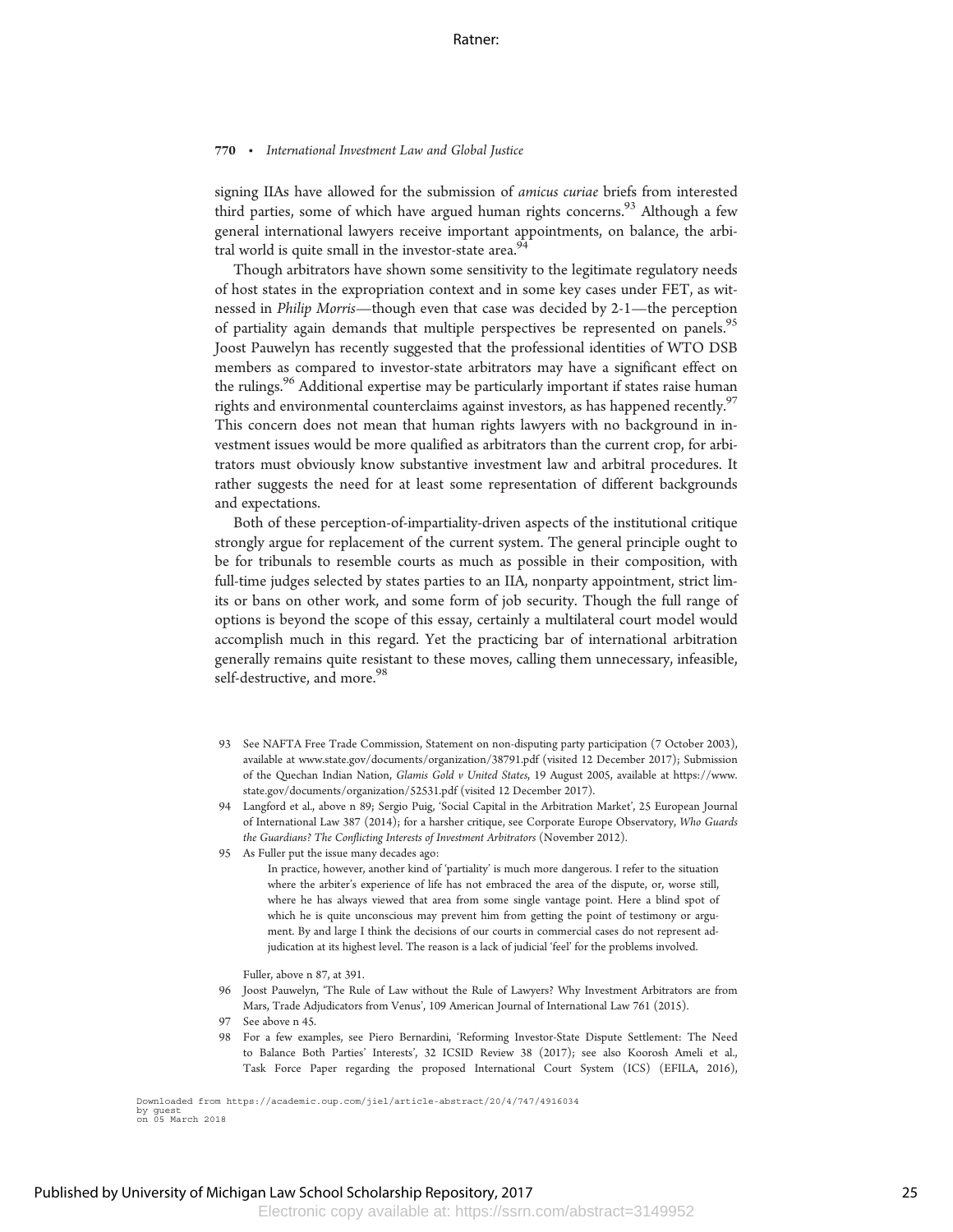#### B. Systemic integrity as a demand of the rule of law

Beyond these two concerns grounded in the requirements of impartiality (and the perception thereof), procedural fairness points to another shortcoming of the present system. The rule of law encompasses what Waldron calls a kind of 'systematicity', where the norms fit into a coherent order—a kind of systemic integrity.<sup>99</sup> We expect lack of contradictions, a set of principles beyond individual judgments, and the creation of a fabric, not just a patchwork, of law to guide the behavior of host states, home states, foreign investors, and other stakeholders. This aspect of the rule of law would suggest that the current system's lack of an appellate mechanism is deficient.

The arguments against appellate review are well-known: arbitration should prefer finality (and brevity, though current proceedings are hardly brief) over good or consistent law; good judgments eventually eclipse bad ones; and serious flaws in a judgment may be addressed through annulment, nonenforcement, and set-aside.<sup>100</sup> But from the perspective of systemic integrity, appellate review serves an important function of error correction that instills confidence of the various parties. This function is taken for granted in domestic court systems, and even a few at the international level (such as the WTO and the European Court of Human Rights) have accepted this point. For IIL is not any longer about one-off disputes between investors and host states; it is a mature legal regime that needs a mature system for formal adjudication of claims.101

Indeed, systemic integrity points in the direction of a single appellate court with jurisdiction over multiple IIAs—indeed even a single court of first instance with the same jurisdiction. For as much as the texts of individual IIAs may differ, and the Vienna Convention mandates for treaty interpretation must be respected, IIL as a maturing legal system also needs some authoritative cross-treaty interpretations for certain areas of investment law. These cross-treaty judicial elaborations would certainly be of use to host states, investors, and future tribunals where treaties have identical texts; and they could also help in areas where treaty texts differ, such as the doctrine regarding provisional measures or remedies.<sup>102</sup> Systemic integrity in the face of multiple IIAs will clearly require a court to develop its own methodology for approaching these questions. A domestic analogy worth considering is the routine

available at http://efila.org.domainpreview.nl/wp-content/uploads/2016/02/EFILA\_TASK\_FORCE\_ on ICS proposal 1-2-2016.pdf (visited 12 December 2017).

- 99 Waldron, 'Concept', above n 82, at 33–34 ('systematicity amounts to something like Lon Fuller's requirement of consistency: people must not be confronted by the law with contradictory demands ... Beyond that, there is a felt requirement essential to law that its norms make some sort of sense in relation to one another.')
- 100 See, e.g., Barton Legum, 'Options to Establish an Appellate Mechanism for Investment Disputes', in Karl P. Sauvant (ed.), Appeals Mechanism in International Investment Disputes (Oxford: Oxford University Press, 2008) 231; for claims of other risks, see Mark Feldman, 'Investment Arbitration Appellate Mechanisms Options: Consistency, Accuracy, and Balance of Power', 32 ICSID Review 528 (2017); for a more positive outlook, see Gabriel Bottini, 'Reform of the Investor-State Arbitration Regime: The Appeal Proposal', in Jean E. Kalicki and Anna Joubin-Bret (eds), Reshaping the Investor-State Dispute Settlement System: Journeys for the 21st Century (Leiden: Brill Nijhoff, 2015) 455.
- 101 See Garcia et al., above n 6, at 872–83 (need for 'coherence' within IIL).
- 102 For one proposal, see Steven R. Ratner, 'Compensation for Expropriations in a World of Investment Treaties: Beyond the Lawful/Unlawful Distinction', 111 American Journal of International Law 1 (2017).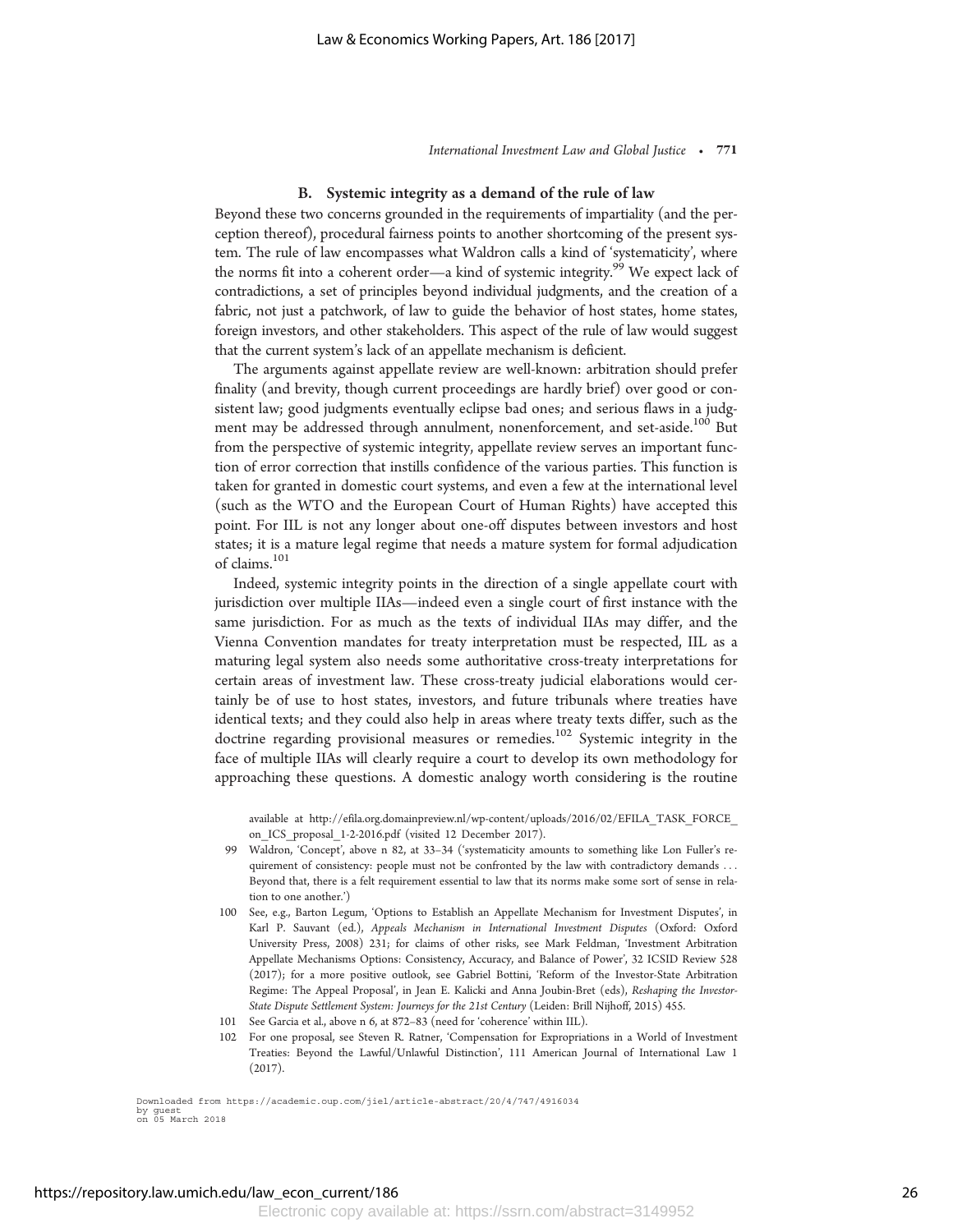interpretation of contracts, whereby domestic courts create jurisprudence of various principles of contract interpretation that apply to all contracts. Many legal vehicles for an international investment court are possible.<sup>103</sup>

In the case of the institutional critique, these elements of fairness (or procedural justice)—impartiality and systemic integrity—have actually driven policy. The inclusion of clauses in the recent Canada-EU and Vietnam-EU Free Trade Agreements, as well as the EU's proposal for the Transatlantic Trade and Investment Partnership Agreement (TTIP), for permanent arbitrators and an appellate body nominated by states are welcome steps in this direction.<sup>104</sup> And the decision by UNCITRAL to explore these issues in further depth suggests that the appearance of impartiality is something about which a number of governments now care.<sup>105</sup> Procedural justice may have other elements as well, notably reciprocity, i.e., the ability of each party to a dispute to sue the other.<sup>106</sup> The absence of such a possibility under most IIAs is central to the systemic critique but not yet a major part of the agenda of institutional reform.

## VI. TOWARD A MORE JUST AND FAIR INTERNATIONAL INVESTMENT LAW

The above analysis suggests that the justice of IIL is highly contingent—contingent on the understanding of global justice we apply to the norms, contingent on empirical claims about the effect of existing law on wealth distribution or enjoyment of human rights, and contingent on the state of the law at any given time, as determined by states, arbitrators, and other decision makers. Under the investment lawyer's standard of justice, there may be little to complain about, as the denial of justice that seems to matter most is when domestic courts to do not provide an investor with a fair process. But under a philosophical concept, the picture is far more fraught.

If we adopt the standard of thin justice, it appears premature to say that IIL is unjust, for tribunals do not seem to have interpreted an IIA so as to truly prevent a host state from protecting the basic human rights of its people. But under standards of distributive justice, IIL may—again, in light of the above contingencies—have significant shortcomings either because (i) IIAs lack provisions requiring host states, foreign investors, or home states act to improve the welfare of the poor within host states (the systemic critique); or (ii) IIAs limit a state's ability to mete out distributive justice through domestic policy (the policy space critique). From the perspective of procedural fairness, these contingencies seem somewhat less relevant, for the rule

- 104 Catherine Titi, 'The European Union's Proposal for an International Investment Court: Significance, Innovations, and Challenges Ahead', 14 Transnational Dispute Management Issue 1 (online 2017); see also N. Jansen Calamita, 'The (In)Compatability of Appellate Mechanisms with the Existing Instruments of the Investment Treaty Regime', 18 Journal of World Investment & Trade 585 (2017).
- 105 United Nations Conference on International Trade Law, Possible future work in the field of dispute settlement: Reforms of Investor-state dispute settlement (ISDS), 20 April 2017, UN Doc. A/CN.9/917.
- 106 Waldron, 'Sovereigns', above n 82, at 317 (rule of law includes requirement that 'everyone has access to the courts'.).

<sup>103</sup> See, e.g., Gabrielle Kaufmann-Kohler and Michele Podestà, Can the Mauritius Convention Serve as a Model for the Reform of Investor-State Arbitration in Connection with the Introduction of a Permanent Investment Tribunal or Appeal Mechanism? (Geneva Center for International Dispute Settlement, 2016).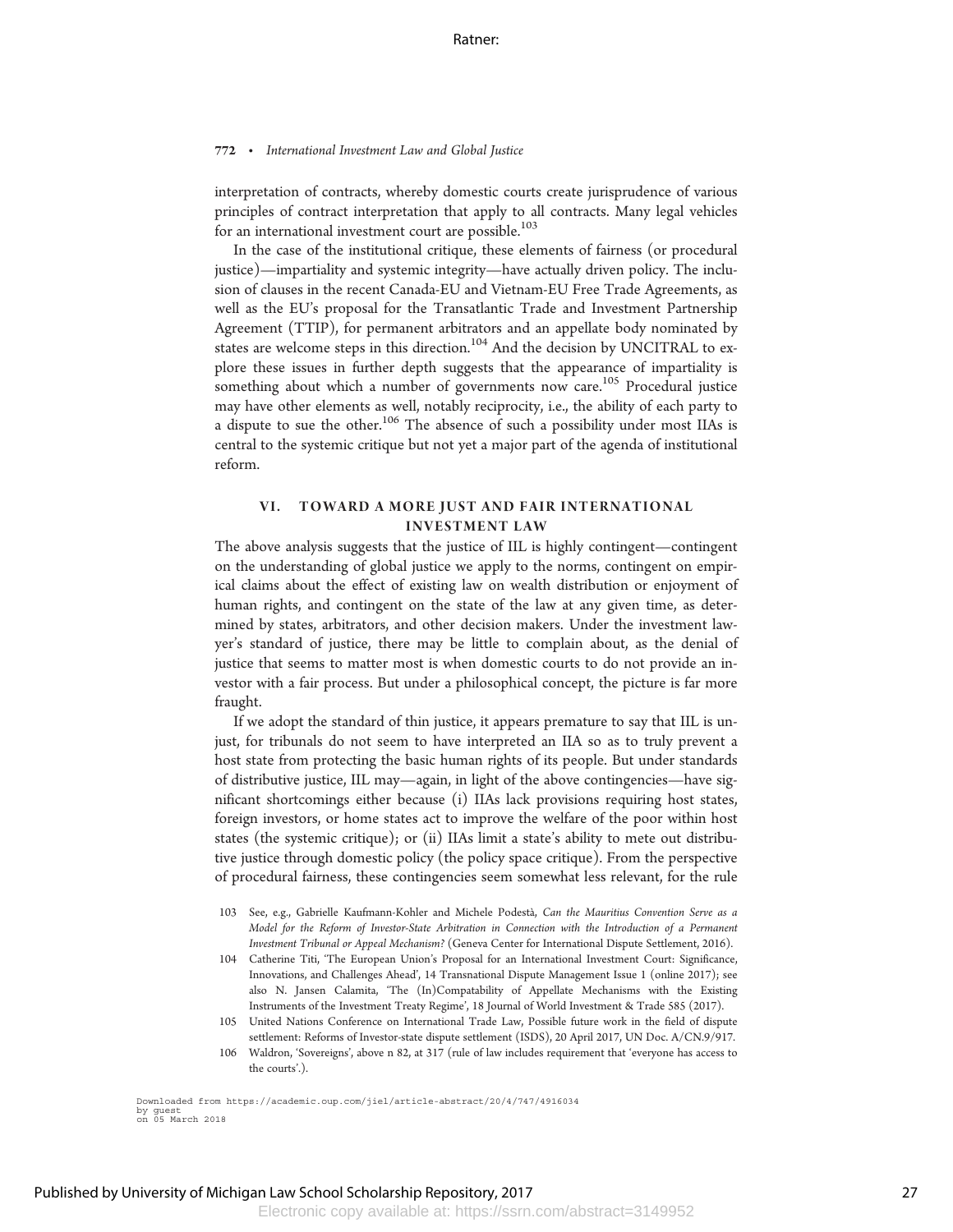of law seems to enjoy a greater consensus on its contours than does substantive distributive justice at the global level. At least based on that concept, the partyappointed arbitrator model is seriously flawed.

The global justice and procedural fairness lenses points to several necessary changes in the status quo, some of which have already been advocated by states, NGOs, and other actors.

1. IIL must, at a minimum, in both its texts and interpretive decisions, meet the thin standard of global justice in that its norms should not, nor be interpreted to, interfere with respect for basic human rights, in particular economic rights. Thus, norms concerning FET and expropriation should not force a state to choose between protecting those basic rights and avoiding a large judgment to a foreign investor. Tribunals must be vigilant when the state is acting in a bona fide manner to protect those rights. A just investment law must not make it too costly for the state to protect basic human rights, regardless of investor expectations. In that sense, even the FET standard of Philip Morris, with its significant deference to the state's right to regulate, requires further refinement if it means that investors who are given specific undertakings are protected regardless of the magnitude of the state's interest in later rescinding them. Tribunals will also need to remain open to accepting claims by host states under emergency clauses in IIAs or the customary international law doctrine of necessity as a way to preserve the state's ability to protect basic rights.

2. States, international organizations, NGOs and others should begin a dialogue about the desirability of incorporating ideas of distributive justice more directly into IIL. Philosophers, who have engaged only marginally with IIL, should be part of this conversation. They will need to discuss whether the failure (through inability or unwillingness) of states to carry out domestic distributive justice schemes can and should be mitigated by IIL. This dialogue would ideally produce some sort of agreed sense on the desirability of moving beyond market mechanisms to help the poorest within a state or globally, but also, as noted earlier, a decision as to whether investment law is a good vehicle by which to advance a redistributive agenda.

If decision makers think IIA is a site for distributive justice and favor a more statist approach, they might include provisions in future IIAs permitting or requiring host states to take measures to channel investment to the poorest in their society. They might also place duties or at least responsibilities on foreign investors to ensure that their investments benefit, or at least do not harm, the economic welfare of the poorest within each host state.<sup>107</sup>

More cosmopolitan approaches to global distributive justice will prove more difficult for the home states of foreign investors to accept or even discuss. But some redistributive aspects could be part of future IIL, e.g., some kinds of global schemes to encourage transborder investment in a way that benefits the global poor. Given the number of players in the foreign investment process, distributive justice might be more effective through incentives than any formal regulation.

<sup>107</sup> See John Gerard Ruggie, Just Business: Multinational Corporations and Human Rights (New York: W.W. Norton, 2013) 182–86 (suggesting similar ideas as part of the implementation of the UN Guiding Principles).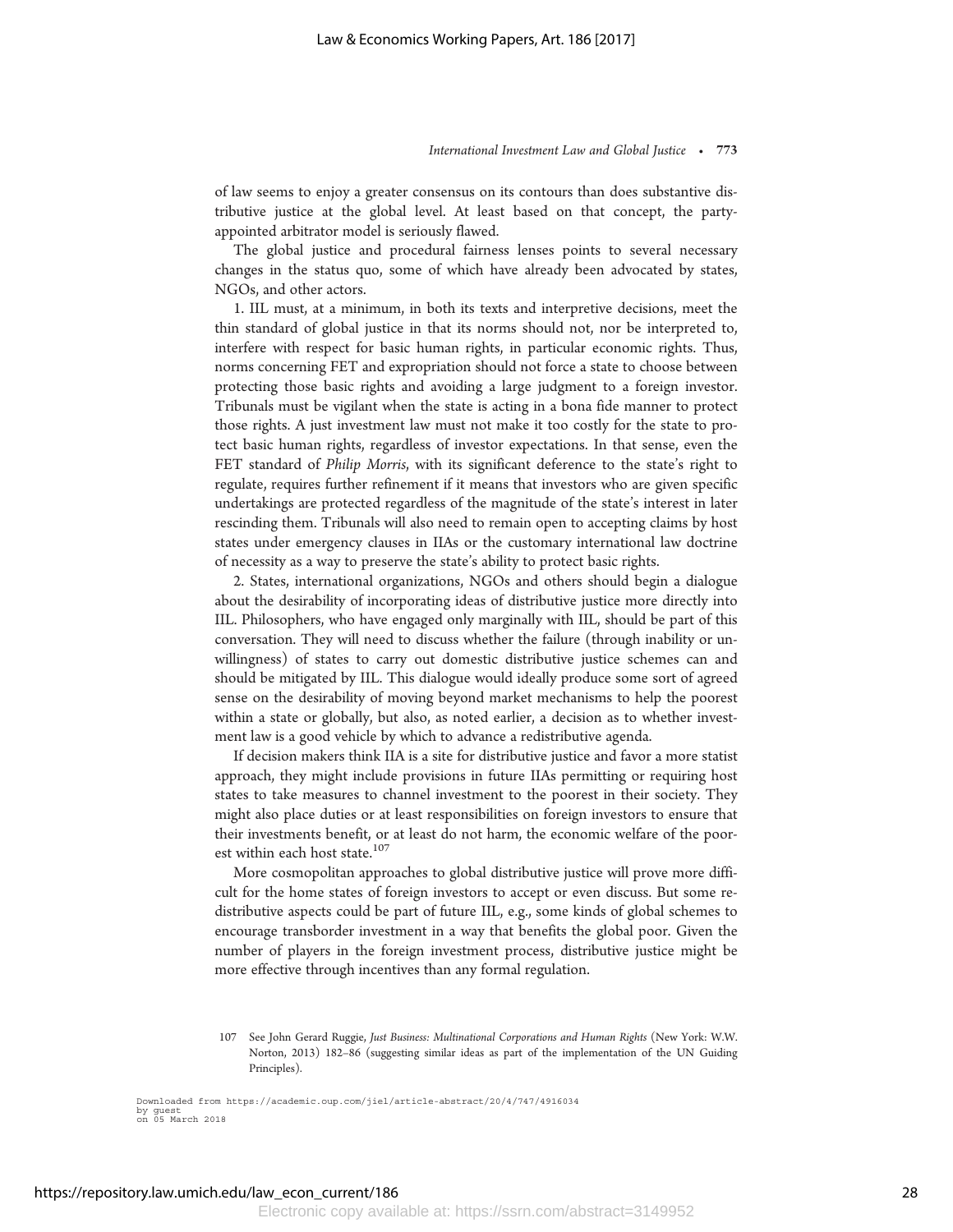If decision makers can be persuaded to think through these options, whether from a statist or a cosmopolitan perspective, they should consider carefully whether to adopt a fault or no-fault approach to distributive justice. The former, correctivejustice sort of approach would require identifying the actors who have contributed to global poverty and attempting to impose new duties on them through IIL.<sup>108</sup> This process, however, seems quite difficult to operationalize, given that host states, home states, and corporations themselves have all played different roles in the current world economy and its distributive injustices. Indeed, one central disagreement between Thomas Pogge and David Miller is that the former sees external factors as the key cause of poverty in the developing world while the latter says that one cannot dismiss the importance of domestic factors.<sup>109</sup>

A no-fault approach, in contrast, might seek to ground duties on different capacities to effect improvement. But here too it might be hard to know the relative capacities given that host states can be highly functional or incompetent, home states of investors can be large or small, and foreign investors can range from large multinational corporations to small businesses. Perhaps some of the lessons of international environmental law can apply here too. In that context, states have recognized the principle of common but differentiated responsibilities, trying to cash out this concept in terms of different duties on states to improve the environment.<sup>110</sup> More generally, both legal and philosophical scholarship on shared responsibility represent useful platforms for considering the possible use of IIL to allocate responsibility for effecting global distributive justice.<sup>111</sup>

Decision makers will also need to decide whether any new duties on states or investors toward the global poor will be grounded in existing human rights under international law or in some other notion of needs, e.g., metrics of human survival or welfare such as those in the UN's Sustainable Development Goals.<sup>112</sup> A rights-based approach has a certain appeal in that states agree at least somewhat on their content and, as a result of the UN's Guiding Principles, many states and (at least major) corporations accept the connection between foreign investment and human rights. But a scientific, nonlegal measurement of welfare standards has its own appeal.

3. Whether or not states choose to adjust IIL over time, they can and should take action in other areas of international law related to foreign investment in a way to make the overall architecture of international law regulating foreign investment more just. Anti-corruption law, both domestic and international, creates the possibility for severe penalties on both bribe-givers and bribe-takers and can prevent some investment benefitting unscrupulous rulers. But enforcement needs serious political attention. International environmental law should also empower home states of foreign

- 108 For a skeptical view of this approach in the climate change context, see Posner and Weisbach, above n 58, at 99–118.
- 109 See Miller, above n 22, at 238–47.
- 110 See Philippe Sands, Principles of International Environmental Law, 3rd ed. (Cambridge: Cambridge University Press, 2012) 233–36.
- 111 For the former, see Andre´ Nollkaemper and Dov Jacobs (eds), Distribution of Responsibilities in International Law (Cambridge: Cambridge University Press, 2015) (with some contributions by philosophers as well) and other work of the SHARES project, www.sharesproject.nl (visited 12 December 2017); for a philosophical take, see David Miller, 'Distributing Responsibilities', 9 Journal of Political Philosophy 453 (2001).
- 112 http://www.un.org/sustainabledevelopment/sustainable-development-goals (visited 12 December 2017).